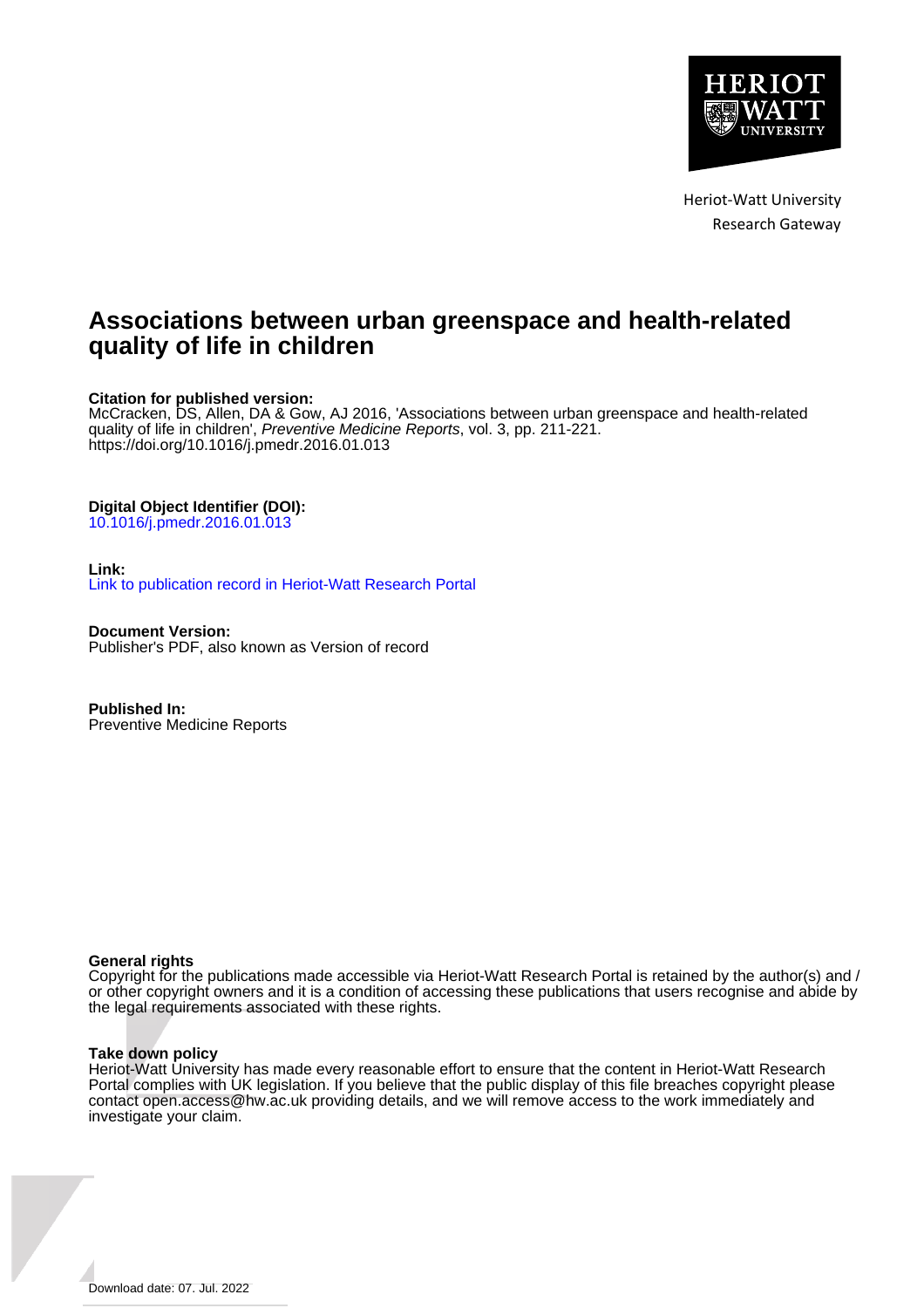

Contents lists available at ScienceDirect

# Preventive Medicine Reports



journal homepage: <http://ees.elsevier.com/pmedr>

# Associations between urban greenspace and health-related quality of life in children

# Deborah S. McCracken <sup>a</sup>, Deonie A. Allen <sup>b</sup>, Alan J. Gow <sup>a,\*</sup>

<sup>a</sup> Department of Psychology, School of Life Sciences, Heriot-Watt University, Edinburgh EH14 4AS, UK

**b School of Energy, Geoscience, Infrastructure and Society, Heriot-Watt University, Edinburgh EH14 4AS, UK** 

#### article info abstract

Keywords: Greenspace Children Self-report Kid-KINDL GIS spatial analysis Health-related quality of life

Available online 3 February 2016 With research to suggest that urban greenspace use can affect the health and wellbeing of adults, it is important to investigate this association in children. Compared with factors such as physical activity, research considering greenspace and its association with the health and wellbeing of children from urban areas is relatively rare. This study examined the health-related quality of life of 276 children residing in the city of Edinburgh in relation to quantity and use of greenspace. As much of the existing research has employed parental reports of children's health, the current study assessed health-related quality of life via self-report, measured using the Kid-KINDL questionnaire (Ravens-Sieberer & Bullinger, 1998). Spatial analysis of greenspace quantity and typology was undertaken using mapping software, ArcGIS (Esri, 2011).

In regression analysis, higher greenspace use and having fewer siblings were significantly associated with better health-related quality of life. Further analysis revealed that these variables were also associated with the 'friends' sub-scale score of the Kid-KINDL. Higher greenspace use was positively associated with 'self-esteem' sub-scale scores. However, the quantity of residential greenspace was not associated with the health-related quality of life of children.

This study suggests that increased use of greenspace in urban areas might have a small but positive impact on child health-related quality of life, though future longitudinal and intervention studies are required to confirm these causal assumptions.

© 2016 The Authors. Published by Elsevier Inc. This is an open access article under the CC BY-NC-ND license (http://creativecommons.org/licenses/by-nc-nd/4.0/).

### Introduction

The health and wellbeing of urban residents have become a major research focus ([Nutsford et al., 2013\)](#page-11-0). An increasing body of epidemiological research suggests that access to, and use of, greenspace within urban areas can positively impact many health and wellbeing issues [\(Mitchell, 2013; Carter and Horwitz, 2014\)](#page-10-0). This study examined associations between the quantity and the use of greenspace and healthrelated quality of life in young children.

Previous research has suggested that viewing greenspace can provide restorative effects on mental and physical health. 'Stress Recovery Theory' [\(Ulrich, 1984; Ulrich et al., 1991\)](#page-11-0) suggests that viewing natural scenes can reduce symptoms of stress and anxiety, contrary to typical urban scenes which can lead to decreased attention and happiness [\(Ulrich and Addoms, 1981; Van Den Berg et al., 2010](#page-11-0)). While Stress Recovery Theory relates specifically to adults, the potential health and wellbeing benefits derived by viewing natural scenes encompassed by the theory may be valid in both adults and children. In observational studies, children in rural areas surrounded by more greenspace were less susceptible to the psychological effects of everyday stressors and

Corresponding author.

E-mail address: [a.j.gow@hw.ac.uk](mailto:a.j.gow@hw.ac.uk) (A.J. Gow).

reported higher overall wellbeing than those in city areas [\(Wells and](#page-11-0) [Evans, 2003](#page-11-0)). In research with adults, the use of greenspace for physical activity was associated with reductions in many chronic diseases (e.g. cardiovascular disease) ([Wolch et al., 2014](#page-11-0)) and improved mental health ([Maas et al., 2009\)](#page-10-0). Furthermore, adults who believed local greenspace to be of practical use reported better general health [\(Carter and Horwitz, 2014](#page-10-0)). Positive associations have also been found between the quality and proximity of greenspace to people's homes and their use for physical activity [\(Nutsford et al., 2013; Crawford](#page-11-0) [et al., 2008; Pikora et al., 2003\)](#page-11-0).

It has been suggested that greenspace may moderate the negative effects of deprivation on health outcomes. For example, while reduced exposure to greenspace and residing in deprived urban areas were associated with all-cause and circulatory disease mortality, the association was not observed for individuals who lived in deprived areas with higher levels of greenspace [\(Mitchell and Popham, 2008](#page-11-0)). Using geographical information systems (GIS) analysis, [Nutsford et al. \(2013\)](#page-11-0) reported that both higher levels of greenspace and smaller distances from the home to usable greenspace were associated with fewer depression and anxiety symptoms in adults from deprived areas. Researchers have therefore suggested that the health of residents from urban areas could benefit from greenspace which is of close proximity to their homes ([Ward-Thompson et al., 2012](#page-11-0)).

<http://dx.doi.org/10.1016/j.pmedr.2016.01.013>

2211-3355/© 2016 The Authors. Published by Elsevier Inc. This is an open access article under the CC BY-NC-ND license (http://creativecommons.org/licenses/by-nc-nd/4.0/).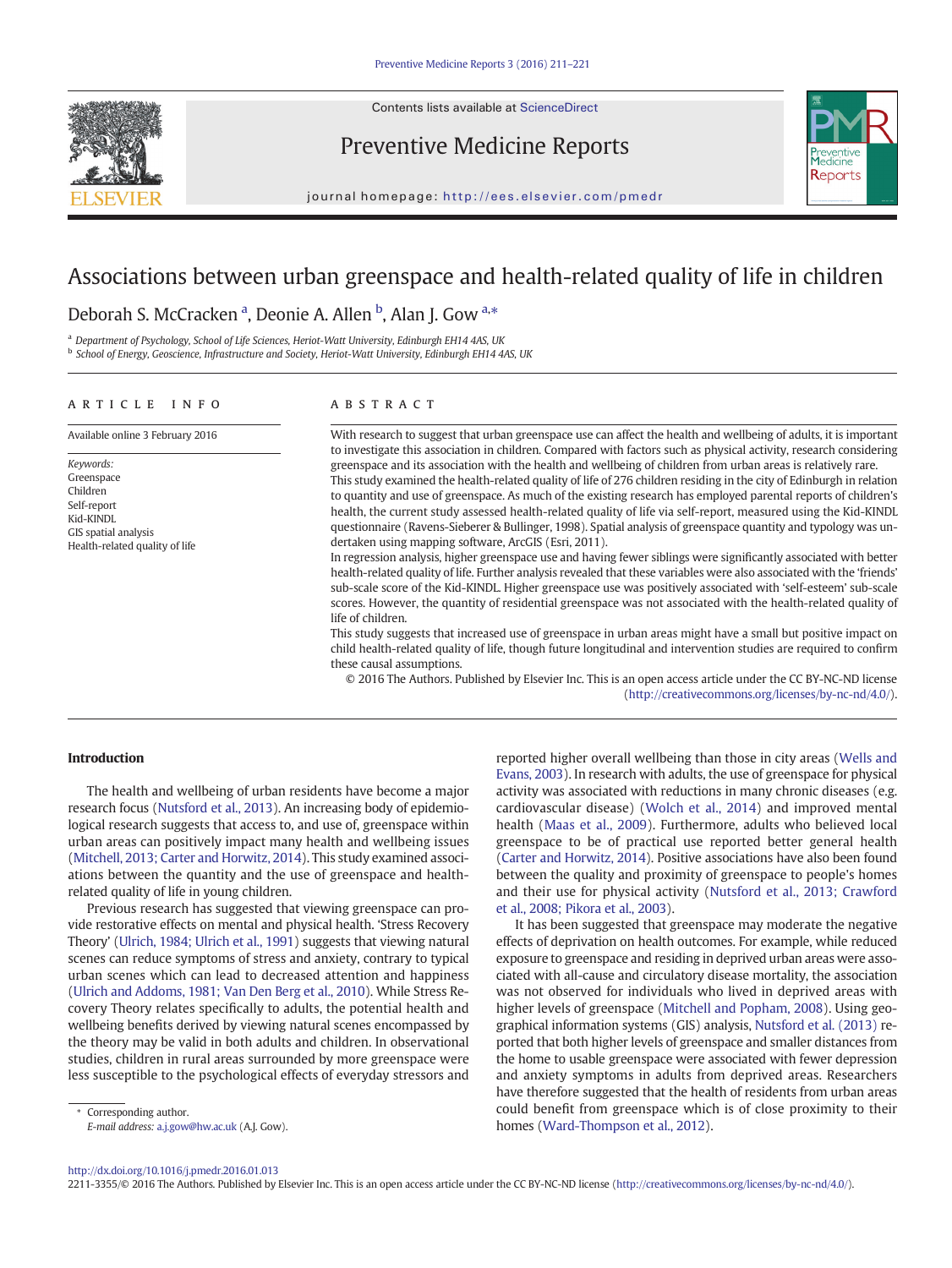Fewer studies have considered how greenspace might benefit the health and wellbeing of children ([Flouri et al., 2014; Spencer and](#page-10-0) [Blades, 2006\)](#page-10-0). It is essential to have an understanding of this relationship as lifestyle choices adopted at a young age may impact early outcomes and future habits and associated outcomes throughout the life course ([Power and Elliott, 2006\)](#page-11-0). Strong associations have been found between childhood use of greenspace and this behavior in adulthood [\(Ward-Thompson et al., 2008\)](#page-11-0).

Greenspace research with children has predominantly focused on physical activity ([Flouri et al., 2014; Wheeler et al., 2010\)](#page-10-0). Despite evidence that children prefer an outdoor setting [\(Wells and Evans,](#page-11-0) [2003; Evans, 2006\)](#page-11-0), they are increasingly spending their free time indoors [\(Louv, 2010\)](#page-10-0). Childhood obesity is rising ([Lobstein, 2014; Ng](#page-10-0) [et al., 2014\)](#page-10-0), though children with greater access to greenspace are more active and less obese than children without such access [\(Wolch](#page-11-0) [et al., 2014](#page-11-0)). Children in Scotland living at increasing distances from greenspace watch more television and have more psychological and general health problems than children living closer to greenspace, when measured through parental reports [\(Aggio et al., 2015](#page-10-0)).

Associations have been reported between limited time spent outdoors and behavioral problems in children [\(Louv, 2010](#page-10-0)). [Markevych](#page-10-0) [et al. \(2014\)](#page-10-0) found that the further children lived from greenspace, the more behavioral problems and symptoms of ADHD they displayed, and the more relationships with friends suffered. This is consistent with the findings of [Flouri et al. \(2014\)](#page-10-0) which suggested both increased access to, and use of, greenspace in children aged 3–5 were related to fewer symptoms of hyperactivity, and fewer problems with friends.

The current study examined associations between quantity and use of greenspace and health-related quality of life of children in Edinburgh. As much of the existing research has employed parental reports of children's health and greenspace use, the current study was therefore conducted as a "proof of concept" by assessing these factors via child self-report, while greenspace quantity was assessed objectively using ArcGIS [\(Esri, 2011\)](#page-10-0).

#### Methodology

#### Design

The study was a cross-sectional survey, designed to explore associations between greenspace (use and quantity) and health-related quality of life. For 95% power to detect a small effect size  $(0.1)$  at  $p < 0.05$  in a multiple regression with 7 predictors, a sample size of at least 226 was required.

The main outcome was total self-reported health-related quality of life assessed by the Kid-KINDL questionnaire [\(Ravens-Sieberer and](#page-11-0) [Bullinger, 1998](#page-11-0)). The two main predictor variables were self-reported use of greenspace and the percentage of greenspace within the residential area, measured using ArcGIS version 10.0 [\(Esri, 2011\)](#page-10-0).

#### Participants

Participants were recruited from primary schools within Edinburgh, UK. Eighty-eight potential schools were split into 10 groups based on their Scottish Index of Multiple Deprivation (SIMD) ranking [\(Scottish](#page-11-0) [Index of Multiple Deprivation, 2012](#page-11-0)) and were contacted for participation through random assignment within each group. When a school declined participation, a further random selection from that group occurred. A total of 37 schools were contacted, and eight agreed to take part. At participating schools, all children aged 8–11 years were given consent forms for their parent/guardian to complete. From an estimated upper maximum of 900 potential participants, a total of 287 completed the questionnaire. Nine participants were excluded due to a high proportion of missing data, and two were removed for ticking multiple responses on more than one occasion. Therefore, the number of participants ranged from 254 to 276 because of minor instances of missing data, detailed below.

#### Procedure

Data collection occurred between November and December 2014. Participants were given a questionnaire to complete regarding experiences during the previous week. The participants completed the questionnaire individually, though the researcher (DM) went through each question in turn, allowing time for explanation.

#### Ethical considerations

Ethical approval was obtained from Heriot-Watt University and the Children and Families Department of Edinburgh City Council. Only children who received permission from their parent/guardian participated, after being briefed on the nature of the study and their right to withdraw at any time.

#### **Materials**

#### Health-related quality of life

Health-related quality of life was measured using the Kid-KINDL questionnaire ([Ravens-Sieberer and Bullinger, 1998\)](#page-11-0), a developmentally tailored questionnaire for children aged 7–13 years. Health and wellbeing across six different domains were assessed by 24 statements, each answered on a five-point scale from never (1) to all of the time (5). A total score was calculated by adding the sub-scale scores transformed to a scale of 100 as per the instructions. Each sub-scale and the number of participants are displayed in [Table 1.](#page-3-0)

#### Use of urban greenspace

Use of greenspace over the previous week was assessed by selfreport. Based on the 'Planning Advice Note 65: Planning and Open Space' [\(Planning Advice Note 65, 2008\)](#page-11-0) created by the Scottish Government, outdoor areas relevant to children were separated into seven different categories. These were: public park/garden; own garden; allotment garden; playpark; outdoor sports facilities; woodland areas; the street or other hard surfaces for people. Frequency of use for each was reported using a five-point scale from never (0) to every day (5), and transformed to a score out of 100. Participants were also asked how often they had exercised outside in the previous week.

#### Residential greenspace

Greenspace data were obtained from the Central Scotland Green Network. Participants provided their home postcode and a map detailing each location was created using Google Maps. Visual analysis of the mapped home locations illustrated spatial clustering of participants; 46 spatial groups of participants were identified. The spatial grouping of participants allowed for latent class analysis ([Dymnicki](#page-10-0) [and Henry, 2011; Carvalho et al., 2009](#page-10-0)). Consistent with previous research [\(Markevych et al., 2014; Kyttä et al., 2012](#page-10-0)), the distance considered acceptable for greenspace accessibility was 500 m. Thus, the greenspace available within a 500 m radius from the cluster group centre was calculated using ArcGIS ([Esri, 2011](#page-10-0)). Where postcodes were spatially clustered, all participants attributed to a specific cluster fell within 50 m of the centroid. Where participants were remotely located (outside of a 50 m greenspace centroid), greenspace was calculated for their individual postcode.

A breakdown of greenspace (per  $m<sup>2</sup>$ ) types within each area was extracted. Greenspace was classified as all vegetated open space areas. Water areas (e.g. canals, rivers and ponds) were removed as they were not relevant to this study. The percentages of each greenspace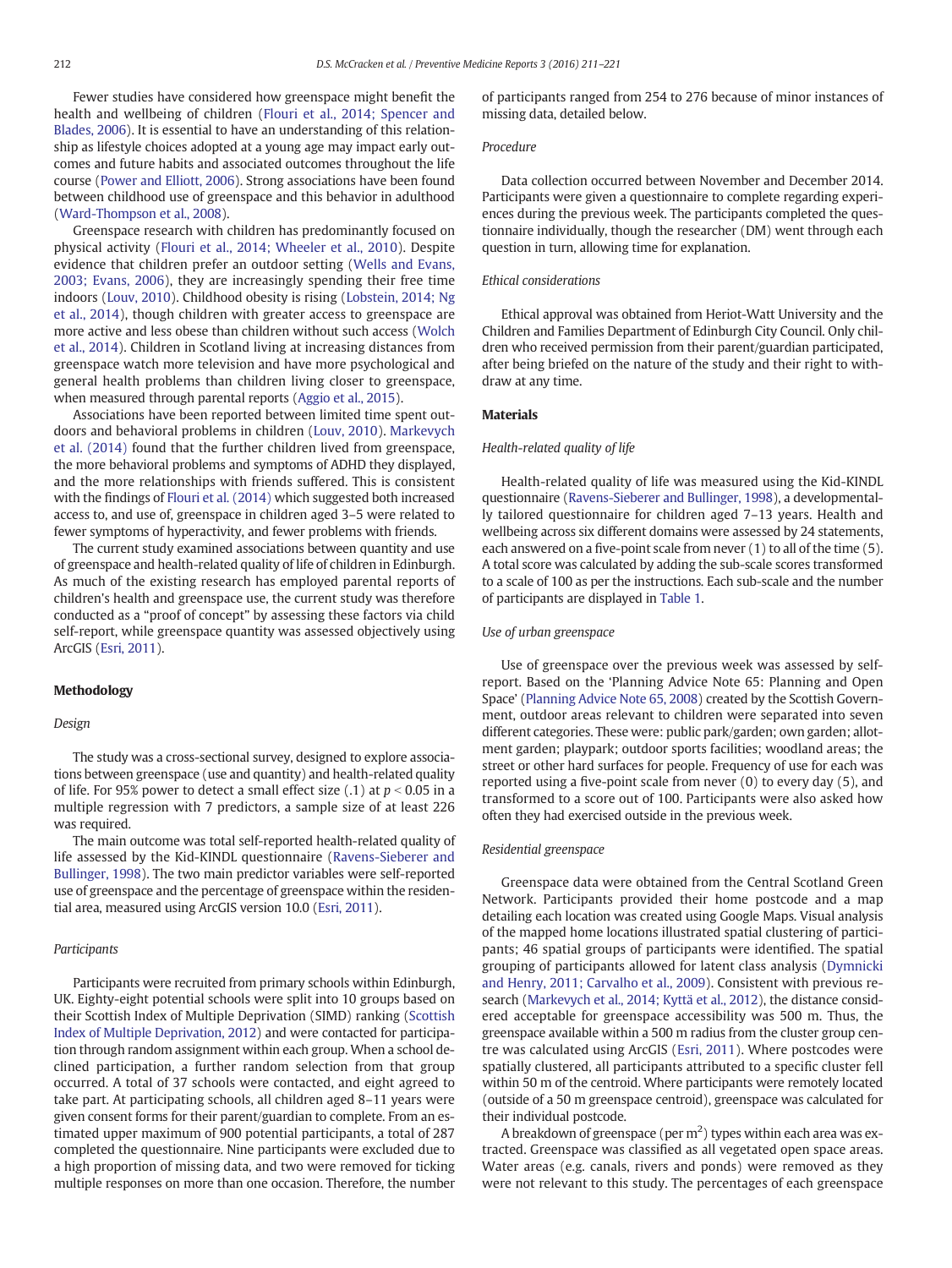# <span id="page-3-0"></span>Table 1

Descriptive characteristics, Edinburgh, UK.

|                                      | All participants |                          | Male           |                          | Female           |                          | Gender comparison              |  |
|--------------------------------------|------------------|--------------------------|----------------|--------------------------|------------------|--------------------------|--------------------------------|--|
|                                      | $\boldsymbol{N}$ | Mean $(SD)$ or % of N    | $\cal N$       | Mean (SD) or $%$ of N    | $\boldsymbol{N}$ | Mean (SD) or $%$ of N    | Statistical analysis           |  |
| Gender                               | 276              | $\overline{\phantom{0}}$ | 122            | 44.4%                    | 154              | 55.6%                    |                                |  |
| Age (years)                          | 275              | 9.7(.9)                  | 122            | 9.8(.9)                  | 153              | 9.7(.9)                  | $t(273) = 0.89, p = 0.38$      |  |
| Siblings                             | 274              | $\overline{a}$           | 122            | $\overline{a}$           | 152              | $\overline{\phantom{0}}$ | $U = 9214.00, p = 0.93$        |  |
| $\mathbf{0}$                         | 34               | 12.4%                    | 10             | 8.2%                     | 24               | 15.8%                    |                                |  |
| $\mathbf{1}$                         | 109              | 39.8%                    | 56             | 45.9%                    | 53               | 34.9%                    |                                |  |
| $\overline{c}$                       | 75               | 27.4%                    | 34             | 27.9%                    | 41               | 27.0%                    |                                |  |
| 3                                    | 28               | 10.2%                    | 12             | 9.8%                     | 16               | 10.5%                    |                                |  |
| $\overline{4}$                       | 13               | 4.7%                     | $\overline{4}$ | 3.3%                     | 9                | 5.9%                     |                                |  |
| 5                                    | 5                | 1.8%                     | $\overline{2}$ | 1.6%                     | 3                | 2.0%                     |                                |  |
| More than 5                          | 10               | 3.6%                     | $\overline{4}$ | 3.3%                     | 6                | 3.9%                     |                                |  |
| Home type                            | 275              | $\overline{\phantom{0}}$ | 122            | $\overline{\phantom{0}}$ | 153              | ÷                        | $\gamma^2(5) = 5.97, p = 0.42$ |  |
| Cottage                              | $\overline{2}$   | 0.7%                     | $\mathbf{0}$   | 0.0%                     | 2                | 1.3%                     |                                |  |
| Detached                             | 39               | 14.2%                    | 18             | 14.8%                    | 21               | 13.7%                    |                                |  |
| Semi-detached                        | 99               | 36.0%                    | 43             | 35.2%                    | 56               | 36.6%                    |                                |  |
| Terraced                             | 49               | 17.8%                    | 27             | 22.1%                    | 22               | 14.4%                    |                                |  |
| Bungalow                             | 4                | 1.5%                     | $\overline{2}$ | 1.6%                     | 2                | 1.3%                     |                                |  |
| Flat                                 | 82               | 29.8%                    | 32             | 26.2%                    | 50               | 32.7%                    |                                |  |
| Garden                               | 276              | $\overline{\phantom{0}}$ | 122            | $\overline{a}$           | 154              | $\overline{\phantom{0}}$ | $\gamma^2(1) = 0.76, p = 0.38$ |  |
| Yes                                  | 246              | 89.1%                    | 111            | 91.0%                    | 135              | 87.7%                    |                                |  |
| No                                   | 30               | 10.9%                    | 11             | 9.0%                     | 19               | 12.3%                    |                                |  |
| SIMD (decile)                        | 263              | 6.0(2.9)                 | 114            | 6.2(2.8)                 | 149              | 5.8(3.1)                 | $U = 7830.50, p = 0.27$        |  |
| Total use of greenspace (days spent) | 271              | 33.4 (19.2)              | 117            | 33.8 (18.2)              | 154              | 33.1 (19.9)              | $t(269) = 0.30, p = 0.77$      |  |
| Residential greenspace (decile)      | 254              | 5.4(1.5)                 | 111            | 5.4(1.5)                 | 143              | 5.4(1.5)                 | $U = 7711.50, p = 0.69$        |  |
| Total Kid-KINDL (/100)               | 260              | 66.9 (11.5)              | 115            | 67.1 (11.2)              | 145              | 66.8 (11.8)              | $t(258) = 0.19, p = 0.85$      |  |
| Physical (/100)                      | 273              | 71.5 (17.6)              | 120            | 74.0 (17.2)              | 153              | 69.6 (17.6)              | $t(271) = 2.06, p = 0.04^*$    |  |
| Emotional (/100)                     | 274              | 78.1 (15.8)              | 120            | 77.4 (14.7)              | 154              | 78.6 (16.6)              | $t(272) = -0.63, p = 0.53$     |  |
| Self-esteem (/100)                   | 270              | 50.2(25.2)               | 120            | 52.9(24.2)               | 150              | 48.1(26.0)               | $t(268) = 1.54, p = 0.13$      |  |
| Family (/100)                        | 269              | 74.7 (17.9)              | 118            | 73.9 (16.5)              | 151              | 75.2(19.1)               | $t(267) = -0.62, p = 0.54$     |  |
| Friends $(7100)$                     | 273              | 73.3 (18.3)              | 121            | 71.8(18.6)               | 152              | 74.4 (18.1)              | $t(271) = -1.15, p = 0.25$     |  |
| School (/100)                        | 276              | 55.0 (14.9)              | 122            | 54.5 (15.5)              | 154              | 55.4 (14.3)              | $t(274) = -0.49, p = 0.67$     |  |

Note. Continuous variables are displayed as mean  $(+SD)$ , categorical variables are displayed as percentage of variable total N.  $p < 0.05$ .

type, as well as the total amount of greenspace, within each area were then calculated.

#### Covariates and additional information

Additional demographic information collected included: the participant's age; gender; number of siblings; type of home e.g. flat, bungalow, etc.; and whether or not the participant had a garden. The SIMD [\(Scottish Index of Multiple Deprivation, 2012\)](#page-11-0) was used to assign a level of deprivation to each participant based on their postcode. Lower SIMD scores reflected areas of higher deprivation. Participants who indicated that they did not use a greenspace area within the week prior to the study were asked to explain why. Responses were provided via tick boxes from fixed options with further space for comment. All participants provided up to five motivational reasons for why they visited greenspace areas. These questions were sampled from the Plymouth City Council service questionnaire ([Service questionnaire, 2016.](#page-11-0)), which was used to gain an understanding of the use of parks and open spaces in the city.

#### Statistical analysis

IBM SPSS Statistics version 22 ([IBM Corp, 2013](#page-10-0)) was used to analyze the data. Demographic and greenspace data were normally distributed, meeting the requirements for regression analysis. For basic gender comparisons, continuous variables were compared using independent sample t-tests, ordinal data using Mann–Whitney U tests, and categorical variables using Pearson's chi-square. Pearson's bivariate correlations were used to explore linear relationships between the variables, and multiple linear regression analyses were used to determine whether residential greenspace and greenspace

use were associated with total Kid-KINDL and sub-scale scores after accounting for covariates.

#### Results

The internal consistency for greenspace use was calculated using Cronbach's alpha ([Cronbach, 1951\)](#page-10-0), giving  $\alpha = 0.56$  from the eight items assessed. Removal of streets and other hard surfaces led to an improvement in internal consistency ( $\alpha$  = 0.70). Furthermore, as 93.4%  $(N = 251)$  of the participants stated they did not or were unable to use allotment gardens, this item was also removed giving  $\alpha = 0.71$  for the remaining six items used in analyses (public park/garden; own garden; playpark; outdoor sports facilities; woodland areas; and outdoor exercise).

#### Demographic statistics

Table 1 displays the socio-demographic characteristics of the participants, along with mean scores for total use of greenspace, percentage of residential greenspace within the 500 m radius, and Kid-KINDL. The participants were aged from 8 to 11 years ( $M = 9.7$ , SD = 0.9) and 44.4% ( $N = 122$ ) were male. Most of the participants (36%,  $N = 99$ ) lived in a semi-detached house and  $89.1\%$  ( $N = 246$ ) had a garden.

The mean score for total use of greenspace was low, 33.4 (SD  $=$ 19.2) out of a maximum possible of 100. The largest proportion of participants (39%,  $N = 99$ ) resided in areas of between 51% and 60% greenspace and the fewest number of participants (0.8%,  $N = 2$ ) came from areas of 11%–20% greenspace. No participants resided in areas with less than 10% or more than 81% greenspace [\(Fig. 1](#page-4-0)).

The mean total Kid-KINDL score was  $66.9$  (SD = 11.5). Overall, participants scored highest on the emotional wellbeing sub-scale ( $M =$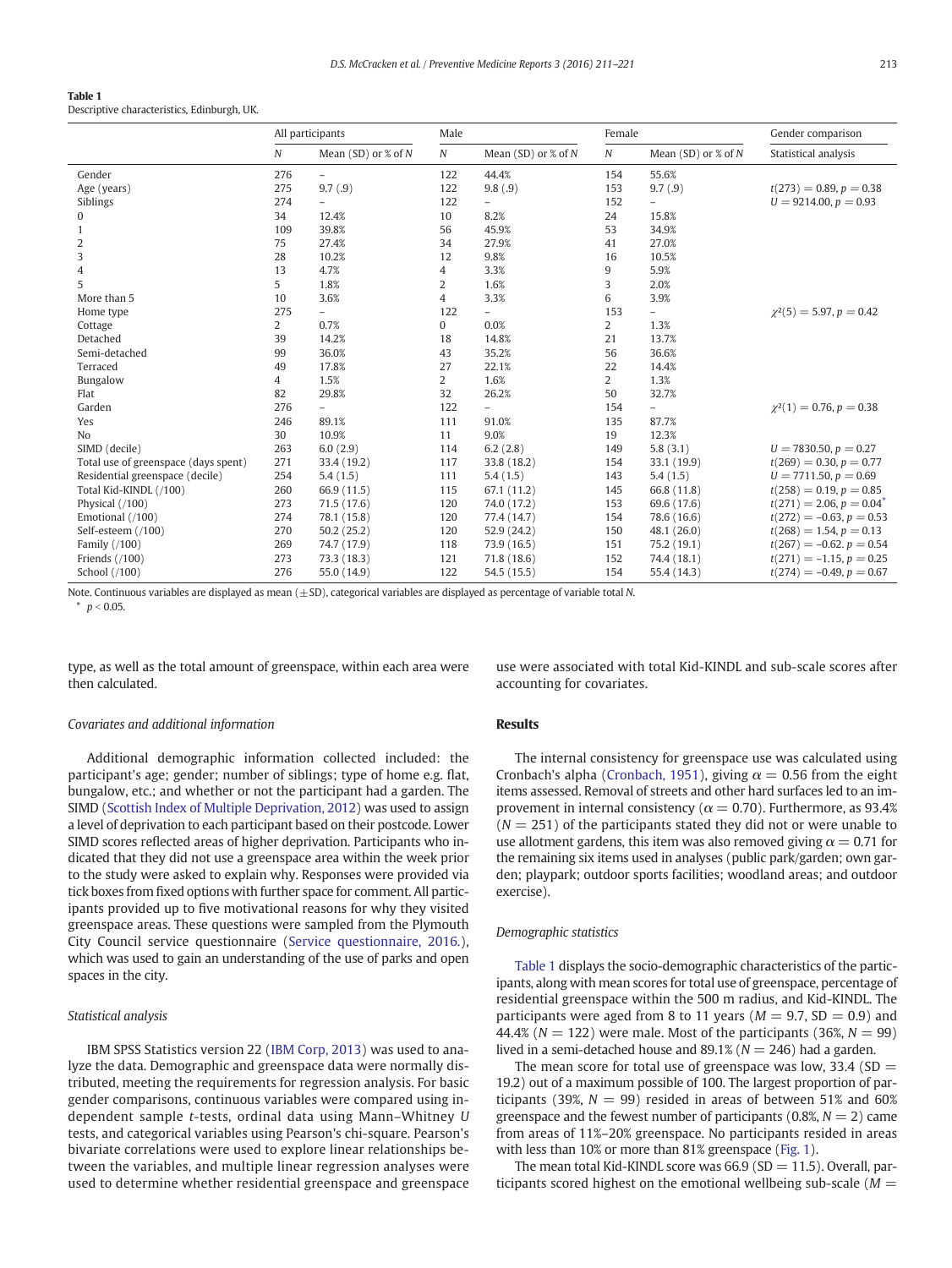<span id="page-4-0"></span>

Fig. 1. The distribution of greenspace in residential areas.

78.1, SD = 15.8) and lowest on the self-esteem sub-scale ( $M = 50.2$ ,  $SD = 25.2$ ).

#### Gender comparison

[Table 1](#page-3-0) also displays results by gender. Only one significant difference was illustrated; males ( $M = 74.0$ , SD = 17.2) scored significantly higher than females ( $M = 69.6$ , SD = 17.6) on the physical wellbeing sub-scale of the Kid-KINDL  $(t(271) = 2.06, p = 0.04)$ .

#### Reasons for greenspace use

Participants who indicated that they did not use greenspace also provided reasons why from a set of fixed responses (Fig. 2). The highest reported reason was that they were too busy (59.2%,  $N =$ 155), followed by the fact that they found greenspace boring  $(36.3\%, N = 95).$ 

All participants provided up to five motivational reasons for why they used greenspace ([Fig. 3](#page-5-0)). The top reason was to play with friends (69.2%,  $N = 191$ ), followed by to get fresh air (55.4%,  $N =$ 153). The least reported motivation was for an educational visit  $(2.5\%, N = 7)$ .

#### Associations between greenspace and quality of life

There were small but significant positive associations between greenspace use and total Kid-KINDL score ( $r = 0.17$ ,  $p < 0.01$ ), as well as the self-esteem ( $r = 0.27$ ,  $p < 0.01$ ) and friends sub-scale scores  $(r = 0.14, p < 0.05)$ . Participants with greater greenspace use reported higher health-related quality of life. Apart from the association between physical wellbeing and school, which was not statistically significant  $(r = 0.09, p = 0.14)$ , the Kid-KINDL sub-scales were all significantly positively associated with each other [\(Table 2\)](#page-5-0).

The percentage of residential greenspace was significantly negatively associated with scores on the Kid-KINDL family sub-scale ( $r = -0.13$ ,  $p < 0.05$ ), suggesting that participants from areas with more greenspace had poorer family relationships. A small but significant positive association between residential greenspace and greenspace use ( $r = 0.15$ ,  $p < 0.05$ ) suggested that participants who resided in areas with more greenspace also used greenspace more frequently; and a significant positive association between residential greenspace and SIMD ( $r =$ 0.28,  $p < 0.01$ ) suggested that less deprived areas had more greenspace.

#### Predicting health-related quality of life

Multiple linear regression analyses developed predictive models for total Kid-KINDL and sub-scale scores ([Table 3](#page-6-0)). Age, gender, siblings, SIMD, garden, use of greenspace and residential greenspace were entered into the model as predictor variables.

A regression analysis to predict total Kid-KINDL scores produced a significant model (Adj.  $R^2 = 0.03$ ,  $F(7224) = 2.07$ ,  $p < 0.05$ ), accounting for 3% of the variance. The results suggested that increased greenspace use ( $\beta = 0.21$ ,  $p < 0.01$ ) and having fewer siblings  $(\beta = -.16, p < 0.01)$  significantly contributed to the variance accounted for.

Six further regression analyses examined which variables accounted for variance in each of the Kid-KINDL sub-scales [\(Table 3\)](#page-6-0). A significant model, accounting for 7% of the variance, emerged for the self-esteem sub-scale (Adj.  $R^2 = 0.07$ ,  $F(7,233) = 3.41$ ,  $p < 0.01$ ). Greenspace use  $(\beta = 0.28, p < 0.01)$  was the only variable significantly contributing to



Fig. 2. Reported reasons for not using greenspace.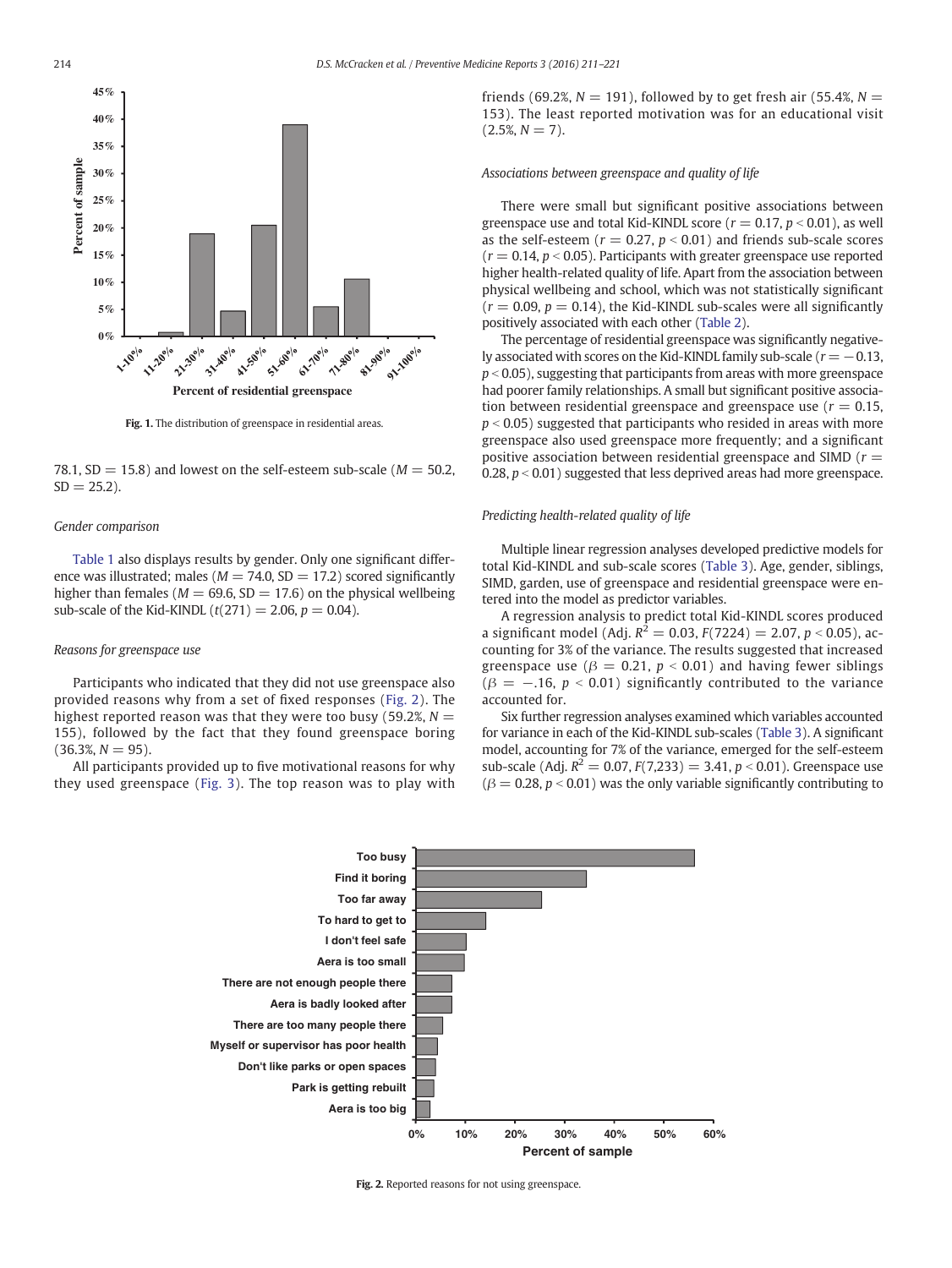<span id="page-5-0"></span>

Fig. 3. Motivational reasons for greenspace use.

the variance, indicating that greater greenspace use was associated with higher self-esteem.

A significant model also emerged for the friends sub-scale (Adj.  $R^2 = 0.04$ ,  $F(7,237) = 2.51$ ,  $p < 0.05$ ), accounting for 4% of the variance. Increased greenspace use ( $\beta = 0.23$ ,  $p < 0.01$ ) and having fewer siblings  $(\beta = -0.13, p < 0.05)$  were the only variables contributing to the

model. No significant models emerged for the remaining Kid-KINDL sub-scales.

Regression analyses were also conducted including the individual types of residential greenspace (Appendix A). A significant model, accounting for 7% of the variance, emerged for the self-esteem sub-scale (Adj.  $R^2 = 0.07$ ,  $F(27,212) = 1.62$ ,  $p < 0.05$ ). Greenspace use ( $\beta = 0.25$ ,

#### Table 2

Bivariate correlations of demographic characteristics, greenspace use, residential greenspace and Kid-KINDL scores.

|                                              | Gender Age               |                          | Siblings                    | Garden<br>(yes/no)       | <b>SIMD</b>  | Use of<br>greenspace | Residential<br>greenspace sub-scale | Physical<br>wellbeing<br>score | Emotional<br>wellbeing<br>sub-scale<br>score | Self-esteem<br>sub-scale<br>score | Family<br>score          | Friends<br>sub-scale sub-scale sub-scale<br>score | School<br>score          | Total<br>Kid-KINDL<br>score |
|----------------------------------------------|--------------------------|--------------------------|-----------------------------|--------------------------|--------------|----------------------|-------------------------------------|--------------------------------|----------------------------------------------|-----------------------------------|--------------------------|---------------------------------------------------|--------------------------|-----------------------------|
| Gender                                       | $\overline{\phantom{0}}$ |                          |                             |                          |              |                      |                                     |                                |                                              |                                   |                          |                                                   |                          |                             |
| Age                                          | 0.05                     | $\overline{\phantom{0}}$ |                             |                          |              |                      |                                     |                                |                                              |                                   |                          |                                                   |                          |                             |
| Siblings                                     | $-0.02$                  | $-0.04 -$                |                             |                          |              |                      |                                     |                                |                                              |                                   |                          |                                                   |                          |                             |
| Garden<br>(yes/no)                           | 0.05                     | 0.09                     | 0.01                        | $\overline{\phantom{m}}$ |              |                      |                                     |                                |                                              |                                   |                          |                                                   |                          |                             |
| <b>SIMD</b>                                  | 0.06                     |                          | $-0.04 -0.19***$            | $0.30**$                 |              |                      |                                     |                                |                                              |                                   |                          |                                                   |                          |                             |
| Use of<br>greenspace                         | 0.02                     | $-0.09$ 0.07             |                             | $0.20**$                 | 0.12         | $\qquad \qquad -$    |                                     |                                |                                              |                                   |                          |                                                   |                          |                             |
| Residential<br>greenspace                    | 0.01                     | 0.07                     | $-0.02$                     | $0.31***$                | $0.28***$    | $0.15*$              |                                     |                                |                                              |                                   |                          |                                                   |                          |                             |
| Physical<br>wellbeing<br>sub-scale<br>score  | $0.12*$                  |                          | $-0.03 -0.10$               | 0.13                     | $-0.01$ 0.08 |                      | 0.12                                |                                |                                              |                                   |                          |                                                   |                          |                             |
| Emotional<br>wellbeing<br>sub-scale<br>score | $-0.04$                  | 0.01                     | $-0.14*$                    | 0.06                     | 0.08         | 0.02                 | $-0.05$                             | $0.49***$                      |                                              |                                   |                          |                                                   |                          |                             |
| Self-esteem<br>sub-scale<br>score            | 0.09                     |                          | $-0.03 - 0.04$              | $-0.03$                  | 0.03         | $0.27***$            | $-0.03$                             | $0.24***$                      | $0.26***$                                    |                                   |                          |                                                   |                          |                             |
| Family<br>sub-scale<br>score                 | $-0.04$                  | 0.04                     | $-0.15*$                    | $-0.09$                  | 0.02         | $-0.08$              | $-0.13*$                            | $0.25***$                      | $0.42***$                                    | $0.22***$                         | $\overline{\phantom{0}}$ |                                                   |                          |                             |
| Friends<br>sub-scale<br>score                | $-0.07$                  | 0.07                     | $-0.11$                     | 0.00                     | 0.00         | $0.14*$              | 0.01                                | $0.16*$                        | $0.37***$                                    | $0.32***$                         | $0.35***$                |                                                   |                          |                             |
| School<br>sub-scale<br>score                 | $-0.03$                  | $-0.03 - 0.00$           |                             | 0.08                     | $-0.02$ 0.09 |                      | $-0.02$                             | 0.09                           | $0.15*$                                      | $0.18***$                         | $0.25***$                | $0.16***$                                         | $\overline{\phantom{m}}$ |                             |
| Total<br>Kid-KINDL<br>score                  | 0.01                     |                          | $-0.00 - 0.16$ <sup>*</sup> | 0.02                     | 0.04         | $0.17***$            | $-0.02$                             | $0.60**$                       | $0.71***$                                    | $0.67***$                         | $0.65***$                | $0.63***$                                         | $0.47***$                |                             |

Note: Sub-scales are from the Kid-KINDL questionnaire.

 $p < 0.05$ . \*\*  $p < 0.01$ .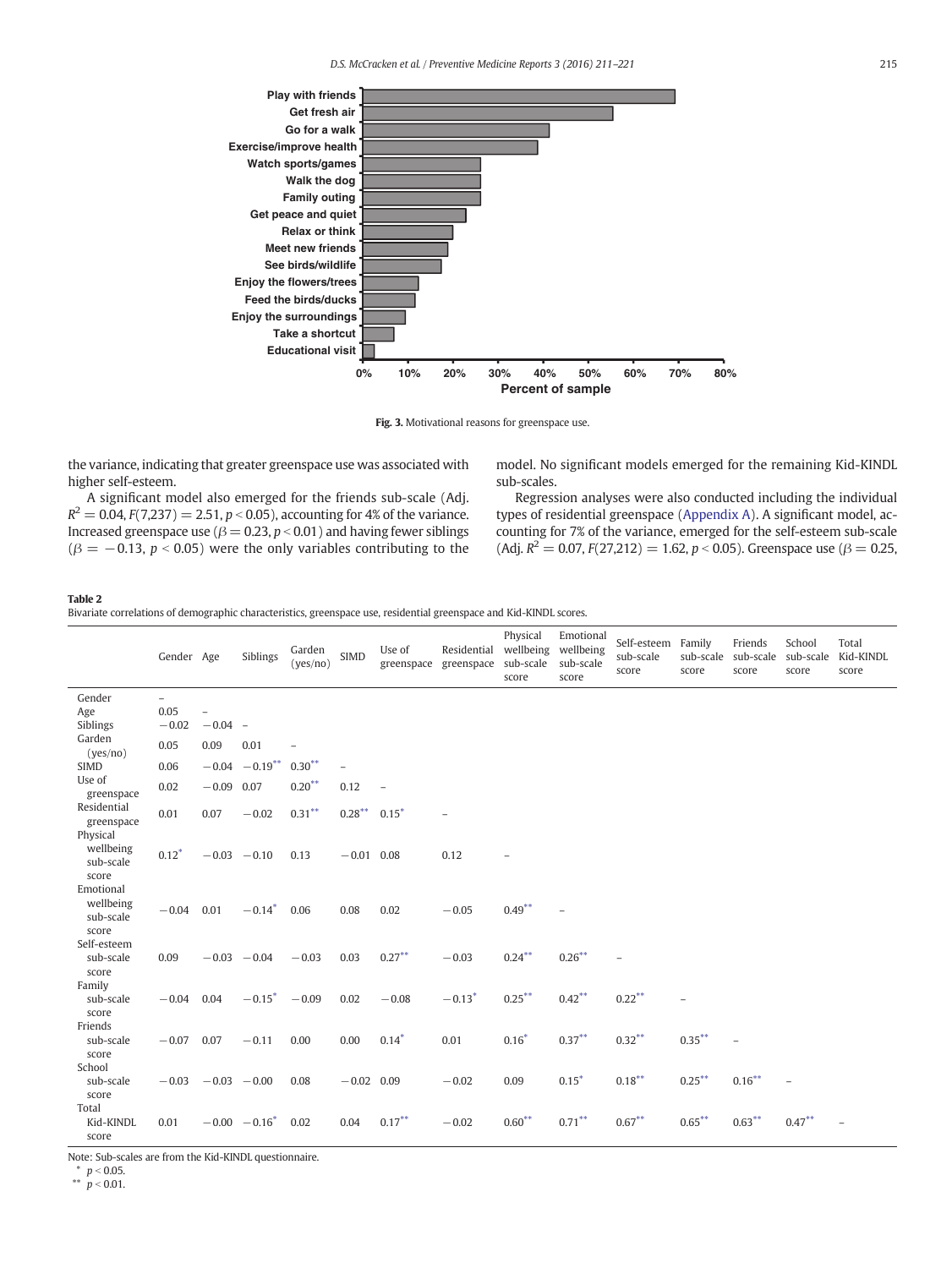#### <span id="page-6-0"></span>Table 3

Multiple regression analysis of Kid-KINDL and sub-scale scores.

| $0.05*$<br>2.07<br>7,224<br>0.03<br>Total Kid-KINDL score (overall model)<br>0.25<br>0.81<br>0.02<br>Gender<br>0.93<br>Age (years)<br>0.10<br>0.01<br>Siblings<br>$-2.36$<br>$0.02*$<br>$-0.16$<br><b>SIMD</b><br>0.87<br>0.01<br>0.17<br>$-0.16$<br>$-0.01$<br>Garden (yes/no)<br>0.87<br>$0.00**$<br>3.09<br>Use of greenspace<br>0.21<br>$-0.72$<br>$-0.05$<br>Residential greenspace<br>0.47<br>0.03<br>Physical wellbeing sub-scale (overall model)<br>2.00<br>7,236<br>0.06<br>Gender<br>1.75<br>0.08<br>0.11<br>$-0.89$<br>0.37<br>$-0.06$<br>Age (years)<br>$-1.79$<br>Siblings<br>0.08<br>$-0.12$<br><b>SIMD</b><br>$-1.30$<br>$-0.09$<br>0.20<br>Garden (yes/no)<br>1.44<br>0.15<br>0.10<br>0.89<br>0.38<br>0.06<br>Use of greenspace<br>Residential greenspace<br>1.48<br>0.14<br>0.10<br>0.00<br>0.94<br>7,237<br>0.48<br>Emotional wellbeing sub-scale (overall model)<br>$-0.51$<br>0.61<br>$-0.03$<br>Gender<br>0.09<br>0.93<br>Age (years)<br>0.01<br>Siblings<br>$-1.64$<br>0.10<br>$-.11$<br>0.69<br>0.03<br><b>SIMD</b><br>0.40<br>Garden (yes/no)<br>1.16<br>0.25<br>0.08<br>Use of greenspace<br>0.70<br>0.48<br>0.05<br>Residential greenspace<br>$-1.52$<br>0.13<br>$-0.11$<br>$0.00**$<br>0.07<br>Self-esteem sub-scale (overall model)<br>3.41<br>7,233<br>Gender<br>1.68<br>0.10<br>0.11<br>Age (years)<br>0.05<br>0.96<br>0.00<br>Siblings<br>$-1.00$<br>0.32<br>$-0.06$<br>0.53<br><b>SIMD</b><br>0.60<br>0.04<br>$-1.83$<br>Garden (yes/no)<br>0.07<br>$-0.13$<br>$0.00**$<br>4.25<br>Use of greenspace<br>0.28<br>$-0.39$<br>$-0.03$<br>Residential greenspace<br>0.70<br>Family sub-scale (overall model)<br>1.40<br>7,233<br>0.21<br>0.01<br>$-0.81$<br>$-0.05$<br>Gender<br>0.42<br>0.25<br>0.80<br>Age (years)<br>0.02<br>Siblings<br>$-1.82$<br>0.07<br>$-0.12$<br><b>SIMD</b><br>1.19<br>0.24<br>0.08<br>$-0.73$<br>$-0.05$<br>Garden (yes/no)<br>0.46<br>0.05<br>0.00<br>Use of greenspace<br>0.96<br>$-1.77$<br>0.08<br>$-0.12$<br>Residential greenspace<br>2.51<br>$0.00***$<br>0.04<br>Friends sub-scale (overall model)<br>7,237<br>Gender<br>$-1.09$<br>0.28<br>$-0.07$<br>Age (years)<br>1.54<br>0.13<br>0.10<br>Siblings<br>$-2.06$<br>$0.04*$<br>$-0.13$<br>$-0.03$<br><b>SIMD</b><br>$-.44$<br>0.66<br>$-.19$<br>0.85<br>$-0.01$<br>Garden (yes/no)<br>$0.00**$<br>3.55<br>023<br>Use of greenspace<br>Residential greenspace<br>$-.35$<br>0.73<br>$-0.02$<br>0.69<br>7,239<br>0.68<br>$-0.01$<br>School sub-scale (overall model)<br>$-0.62$<br>0.54<br>$-0.04$<br>Gender<br>$-0.65$<br>0.51<br>$-0.04$<br>Age (years)<br>Siblings<br>$-0.20$<br>$-0.01$<br>0.84<br><b>SIMD</b><br>$-0.44$<br>$-0.03$<br>0.66<br>Garden (yes/no)<br>1.52<br>0.13<br>0.11<br>Use of greenspace<br>0.28<br>0.07<br>1.07<br>$-0.89$<br>$-0.06$<br>Residential greenspace<br>0.38 | t | $\boldsymbol{p}$ | β | $\cal F$ | $\ensuremath{\mathit{df}}$ | p | Adj.<br>$R^2$ |
|---------------------------------------------------------------------------------------------------------------------------------------------------------------------------------------------------------------------------------------------------------------------------------------------------------------------------------------------------------------------------------------------------------------------------------------------------------------------------------------------------------------------------------------------------------------------------------------------------------------------------------------------------------------------------------------------------------------------------------------------------------------------------------------------------------------------------------------------------------------------------------------------------------------------------------------------------------------------------------------------------------------------------------------------------------------------------------------------------------------------------------------------------------------------------------------------------------------------------------------------------------------------------------------------------------------------------------------------------------------------------------------------------------------------------------------------------------------------------------------------------------------------------------------------------------------------------------------------------------------------------------------------------------------------------------------------------------------------------------------------------------------------------------------------------------------------------------------------------------------------------------------------------------------------------------------------------------------------------------------------------------------------------------------------------------------------------------------------------------------------------------------------------------------------------------------------------------------------------------------------------------------------------------------------------------------------------------------------------------------------------------------------------------------------------------------------------------------------------------------------------------------------------------------------------------------------------------------------------------------------------------------------------------------------------------------------------------------------------------------------------------------------------------------------------------------|---|------------------|---|----------|----------------------------|---|---------------|
|                                                                                                                                                                                                                                                                                                                                                                                                                                                                                                                                                                                                                                                                                                                                                                                                                                                                                                                                                                                                                                                                                                                                                                                                                                                                                                                                                                                                                                                                                                                                                                                                                                                                                                                                                                                                                                                                                                                                                                                                                                                                                                                                                                                                                                                                                                                                                                                                                                                                                                                                                                                                                                                                                                                                                                                                               |   |                  |   |          |                            |   |               |
|                                                                                                                                                                                                                                                                                                                                                                                                                                                                                                                                                                                                                                                                                                                                                                                                                                                                                                                                                                                                                                                                                                                                                                                                                                                                                                                                                                                                                                                                                                                                                                                                                                                                                                                                                                                                                                                                                                                                                                                                                                                                                                                                                                                                                                                                                                                                                                                                                                                                                                                                                                                                                                                                                                                                                                                                               |   |                  |   |          |                            |   |               |
|                                                                                                                                                                                                                                                                                                                                                                                                                                                                                                                                                                                                                                                                                                                                                                                                                                                                                                                                                                                                                                                                                                                                                                                                                                                                                                                                                                                                                                                                                                                                                                                                                                                                                                                                                                                                                                                                                                                                                                                                                                                                                                                                                                                                                                                                                                                                                                                                                                                                                                                                                                                                                                                                                                                                                                                                               |   |                  |   |          |                            |   |               |
|                                                                                                                                                                                                                                                                                                                                                                                                                                                                                                                                                                                                                                                                                                                                                                                                                                                                                                                                                                                                                                                                                                                                                                                                                                                                                                                                                                                                                                                                                                                                                                                                                                                                                                                                                                                                                                                                                                                                                                                                                                                                                                                                                                                                                                                                                                                                                                                                                                                                                                                                                                                                                                                                                                                                                                                                               |   |                  |   |          |                            |   |               |
|                                                                                                                                                                                                                                                                                                                                                                                                                                                                                                                                                                                                                                                                                                                                                                                                                                                                                                                                                                                                                                                                                                                                                                                                                                                                                                                                                                                                                                                                                                                                                                                                                                                                                                                                                                                                                                                                                                                                                                                                                                                                                                                                                                                                                                                                                                                                                                                                                                                                                                                                                                                                                                                                                                                                                                                                               |   |                  |   |          |                            |   |               |
|                                                                                                                                                                                                                                                                                                                                                                                                                                                                                                                                                                                                                                                                                                                                                                                                                                                                                                                                                                                                                                                                                                                                                                                                                                                                                                                                                                                                                                                                                                                                                                                                                                                                                                                                                                                                                                                                                                                                                                                                                                                                                                                                                                                                                                                                                                                                                                                                                                                                                                                                                                                                                                                                                                                                                                                                               |   |                  |   |          |                            |   |               |
|                                                                                                                                                                                                                                                                                                                                                                                                                                                                                                                                                                                                                                                                                                                                                                                                                                                                                                                                                                                                                                                                                                                                                                                                                                                                                                                                                                                                                                                                                                                                                                                                                                                                                                                                                                                                                                                                                                                                                                                                                                                                                                                                                                                                                                                                                                                                                                                                                                                                                                                                                                                                                                                                                                                                                                                                               |   |                  |   |          |                            |   |               |
|                                                                                                                                                                                                                                                                                                                                                                                                                                                                                                                                                                                                                                                                                                                                                                                                                                                                                                                                                                                                                                                                                                                                                                                                                                                                                                                                                                                                                                                                                                                                                                                                                                                                                                                                                                                                                                                                                                                                                                                                                                                                                                                                                                                                                                                                                                                                                                                                                                                                                                                                                                                                                                                                                                                                                                                                               |   |                  |   |          |                            |   |               |
|                                                                                                                                                                                                                                                                                                                                                                                                                                                                                                                                                                                                                                                                                                                                                                                                                                                                                                                                                                                                                                                                                                                                                                                                                                                                                                                                                                                                                                                                                                                                                                                                                                                                                                                                                                                                                                                                                                                                                                                                                                                                                                                                                                                                                                                                                                                                                                                                                                                                                                                                                                                                                                                                                                                                                                                                               |   |                  |   |          |                            |   |               |
|                                                                                                                                                                                                                                                                                                                                                                                                                                                                                                                                                                                                                                                                                                                                                                                                                                                                                                                                                                                                                                                                                                                                                                                                                                                                                                                                                                                                                                                                                                                                                                                                                                                                                                                                                                                                                                                                                                                                                                                                                                                                                                                                                                                                                                                                                                                                                                                                                                                                                                                                                                                                                                                                                                                                                                                                               |   |                  |   |          |                            |   |               |
|                                                                                                                                                                                                                                                                                                                                                                                                                                                                                                                                                                                                                                                                                                                                                                                                                                                                                                                                                                                                                                                                                                                                                                                                                                                                                                                                                                                                                                                                                                                                                                                                                                                                                                                                                                                                                                                                                                                                                                                                                                                                                                                                                                                                                                                                                                                                                                                                                                                                                                                                                                                                                                                                                                                                                                                                               |   |                  |   |          |                            |   |               |
|                                                                                                                                                                                                                                                                                                                                                                                                                                                                                                                                                                                                                                                                                                                                                                                                                                                                                                                                                                                                                                                                                                                                                                                                                                                                                                                                                                                                                                                                                                                                                                                                                                                                                                                                                                                                                                                                                                                                                                                                                                                                                                                                                                                                                                                                                                                                                                                                                                                                                                                                                                                                                                                                                                                                                                                                               |   |                  |   |          |                            |   |               |
|                                                                                                                                                                                                                                                                                                                                                                                                                                                                                                                                                                                                                                                                                                                                                                                                                                                                                                                                                                                                                                                                                                                                                                                                                                                                                                                                                                                                                                                                                                                                                                                                                                                                                                                                                                                                                                                                                                                                                                                                                                                                                                                                                                                                                                                                                                                                                                                                                                                                                                                                                                                                                                                                                                                                                                                                               |   |                  |   |          |                            |   |               |
|                                                                                                                                                                                                                                                                                                                                                                                                                                                                                                                                                                                                                                                                                                                                                                                                                                                                                                                                                                                                                                                                                                                                                                                                                                                                                                                                                                                                                                                                                                                                                                                                                                                                                                                                                                                                                                                                                                                                                                                                                                                                                                                                                                                                                                                                                                                                                                                                                                                                                                                                                                                                                                                                                                                                                                                                               |   |                  |   |          |                            |   |               |
|                                                                                                                                                                                                                                                                                                                                                                                                                                                                                                                                                                                                                                                                                                                                                                                                                                                                                                                                                                                                                                                                                                                                                                                                                                                                                                                                                                                                                                                                                                                                                                                                                                                                                                                                                                                                                                                                                                                                                                                                                                                                                                                                                                                                                                                                                                                                                                                                                                                                                                                                                                                                                                                                                                                                                                                                               |   |                  |   |          |                            |   |               |
|                                                                                                                                                                                                                                                                                                                                                                                                                                                                                                                                                                                                                                                                                                                                                                                                                                                                                                                                                                                                                                                                                                                                                                                                                                                                                                                                                                                                                                                                                                                                                                                                                                                                                                                                                                                                                                                                                                                                                                                                                                                                                                                                                                                                                                                                                                                                                                                                                                                                                                                                                                                                                                                                                                                                                                                                               |   |                  |   |          |                            |   |               |
|                                                                                                                                                                                                                                                                                                                                                                                                                                                                                                                                                                                                                                                                                                                                                                                                                                                                                                                                                                                                                                                                                                                                                                                                                                                                                                                                                                                                                                                                                                                                                                                                                                                                                                                                                                                                                                                                                                                                                                                                                                                                                                                                                                                                                                                                                                                                                                                                                                                                                                                                                                                                                                                                                                                                                                                                               |   |                  |   |          |                            |   |               |
|                                                                                                                                                                                                                                                                                                                                                                                                                                                                                                                                                                                                                                                                                                                                                                                                                                                                                                                                                                                                                                                                                                                                                                                                                                                                                                                                                                                                                                                                                                                                                                                                                                                                                                                                                                                                                                                                                                                                                                                                                                                                                                                                                                                                                                                                                                                                                                                                                                                                                                                                                                                                                                                                                                                                                                                                               |   |                  |   |          |                            |   |               |
|                                                                                                                                                                                                                                                                                                                                                                                                                                                                                                                                                                                                                                                                                                                                                                                                                                                                                                                                                                                                                                                                                                                                                                                                                                                                                                                                                                                                                                                                                                                                                                                                                                                                                                                                                                                                                                                                                                                                                                                                                                                                                                                                                                                                                                                                                                                                                                                                                                                                                                                                                                                                                                                                                                                                                                                                               |   |                  |   |          |                            |   |               |
|                                                                                                                                                                                                                                                                                                                                                                                                                                                                                                                                                                                                                                                                                                                                                                                                                                                                                                                                                                                                                                                                                                                                                                                                                                                                                                                                                                                                                                                                                                                                                                                                                                                                                                                                                                                                                                                                                                                                                                                                                                                                                                                                                                                                                                                                                                                                                                                                                                                                                                                                                                                                                                                                                                                                                                                                               |   |                  |   |          |                            |   |               |
|                                                                                                                                                                                                                                                                                                                                                                                                                                                                                                                                                                                                                                                                                                                                                                                                                                                                                                                                                                                                                                                                                                                                                                                                                                                                                                                                                                                                                                                                                                                                                                                                                                                                                                                                                                                                                                                                                                                                                                                                                                                                                                                                                                                                                                                                                                                                                                                                                                                                                                                                                                                                                                                                                                                                                                                                               |   |                  |   |          |                            |   |               |
|                                                                                                                                                                                                                                                                                                                                                                                                                                                                                                                                                                                                                                                                                                                                                                                                                                                                                                                                                                                                                                                                                                                                                                                                                                                                                                                                                                                                                                                                                                                                                                                                                                                                                                                                                                                                                                                                                                                                                                                                                                                                                                                                                                                                                                                                                                                                                                                                                                                                                                                                                                                                                                                                                                                                                                                                               |   |                  |   |          |                            |   |               |
|                                                                                                                                                                                                                                                                                                                                                                                                                                                                                                                                                                                                                                                                                                                                                                                                                                                                                                                                                                                                                                                                                                                                                                                                                                                                                                                                                                                                                                                                                                                                                                                                                                                                                                                                                                                                                                                                                                                                                                                                                                                                                                                                                                                                                                                                                                                                                                                                                                                                                                                                                                                                                                                                                                                                                                                                               |   |                  |   |          |                            |   |               |
|                                                                                                                                                                                                                                                                                                                                                                                                                                                                                                                                                                                                                                                                                                                                                                                                                                                                                                                                                                                                                                                                                                                                                                                                                                                                                                                                                                                                                                                                                                                                                                                                                                                                                                                                                                                                                                                                                                                                                                                                                                                                                                                                                                                                                                                                                                                                                                                                                                                                                                                                                                                                                                                                                                                                                                                                               |   |                  |   |          |                            |   |               |
|                                                                                                                                                                                                                                                                                                                                                                                                                                                                                                                                                                                                                                                                                                                                                                                                                                                                                                                                                                                                                                                                                                                                                                                                                                                                                                                                                                                                                                                                                                                                                                                                                                                                                                                                                                                                                                                                                                                                                                                                                                                                                                                                                                                                                                                                                                                                                                                                                                                                                                                                                                                                                                                                                                                                                                                                               |   |                  |   |          |                            |   |               |
|                                                                                                                                                                                                                                                                                                                                                                                                                                                                                                                                                                                                                                                                                                                                                                                                                                                                                                                                                                                                                                                                                                                                                                                                                                                                                                                                                                                                                                                                                                                                                                                                                                                                                                                                                                                                                                                                                                                                                                                                                                                                                                                                                                                                                                                                                                                                                                                                                                                                                                                                                                                                                                                                                                                                                                                                               |   |                  |   |          |                            |   |               |
|                                                                                                                                                                                                                                                                                                                                                                                                                                                                                                                                                                                                                                                                                                                                                                                                                                                                                                                                                                                                                                                                                                                                                                                                                                                                                                                                                                                                                                                                                                                                                                                                                                                                                                                                                                                                                                                                                                                                                                                                                                                                                                                                                                                                                                                                                                                                                                                                                                                                                                                                                                                                                                                                                                                                                                                                               |   |                  |   |          |                            |   |               |
|                                                                                                                                                                                                                                                                                                                                                                                                                                                                                                                                                                                                                                                                                                                                                                                                                                                                                                                                                                                                                                                                                                                                                                                                                                                                                                                                                                                                                                                                                                                                                                                                                                                                                                                                                                                                                                                                                                                                                                                                                                                                                                                                                                                                                                                                                                                                                                                                                                                                                                                                                                                                                                                                                                                                                                                                               |   |                  |   |          |                            |   |               |
|                                                                                                                                                                                                                                                                                                                                                                                                                                                                                                                                                                                                                                                                                                                                                                                                                                                                                                                                                                                                                                                                                                                                                                                                                                                                                                                                                                                                                                                                                                                                                                                                                                                                                                                                                                                                                                                                                                                                                                                                                                                                                                                                                                                                                                                                                                                                                                                                                                                                                                                                                                                                                                                                                                                                                                                                               |   |                  |   |          |                            |   |               |
|                                                                                                                                                                                                                                                                                                                                                                                                                                                                                                                                                                                                                                                                                                                                                                                                                                                                                                                                                                                                                                                                                                                                                                                                                                                                                                                                                                                                                                                                                                                                                                                                                                                                                                                                                                                                                                                                                                                                                                                                                                                                                                                                                                                                                                                                                                                                                                                                                                                                                                                                                                                                                                                                                                                                                                                                               |   |                  |   |          |                            |   |               |
|                                                                                                                                                                                                                                                                                                                                                                                                                                                                                                                                                                                                                                                                                                                                                                                                                                                                                                                                                                                                                                                                                                                                                                                                                                                                                                                                                                                                                                                                                                                                                                                                                                                                                                                                                                                                                                                                                                                                                                                                                                                                                                                                                                                                                                                                                                                                                                                                                                                                                                                                                                                                                                                                                                                                                                                                               |   |                  |   |          |                            |   |               |
|                                                                                                                                                                                                                                                                                                                                                                                                                                                                                                                                                                                                                                                                                                                                                                                                                                                                                                                                                                                                                                                                                                                                                                                                                                                                                                                                                                                                                                                                                                                                                                                                                                                                                                                                                                                                                                                                                                                                                                                                                                                                                                                                                                                                                                                                                                                                                                                                                                                                                                                                                                                                                                                                                                                                                                                                               |   |                  |   |          |                            |   |               |
|                                                                                                                                                                                                                                                                                                                                                                                                                                                                                                                                                                                                                                                                                                                                                                                                                                                                                                                                                                                                                                                                                                                                                                                                                                                                                                                                                                                                                                                                                                                                                                                                                                                                                                                                                                                                                                                                                                                                                                                                                                                                                                                                                                                                                                                                                                                                                                                                                                                                                                                                                                                                                                                                                                                                                                                                               |   |                  |   |          |                            |   |               |
|                                                                                                                                                                                                                                                                                                                                                                                                                                                                                                                                                                                                                                                                                                                                                                                                                                                                                                                                                                                                                                                                                                                                                                                                                                                                                                                                                                                                                                                                                                                                                                                                                                                                                                                                                                                                                                                                                                                                                                                                                                                                                                                                                                                                                                                                                                                                                                                                                                                                                                                                                                                                                                                                                                                                                                                                               |   |                  |   |          |                            |   |               |
|                                                                                                                                                                                                                                                                                                                                                                                                                                                                                                                                                                                                                                                                                                                                                                                                                                                                                                                                                                                                                                                                                                                                                                                                                                                                                                                                                                                                                                                                                                                                                                                                                                                                                                                                                                                                                                                                                                                                                                                                                                                                                                                                                                                                                                                                                                                                                                                                                                                                                                                                                                                                                                                                                                                                                                                                               |   |                  |   |          |                            |   |               |
|                                                                                                                                                                                                                                                                                                                                                                                                                                                                                                                                                                                                                                                                                                                                                                                                                                                                                                                                                                                                                                                                                                                                                                                                                                                                                                                                                                                                                                                                                                                                                                                                                                                                                                                                                                                                                                                                                                                                                                                                                                                                                                                                                                                                                                                                                                                                                                                                                                                                                                                                                                                                                                                                                                                                                                                                               |   |                  |   |          |                            |   |               |
|                                                                                                                                                                                                                                                                                                                                                                                                                                                                                                                                                                                                                                                                                                                                                                                                                                                                                                                                                                                                                                                                                                                                                                                                                                                                                                                                                                                                                                                                                                                                                                                                                                                                                                                                                                                                                                                                                                                                                                                                                                                                                                                                                                                                                                                                                                                                                                                                                                                                                                                                                                                                                                                                                                                                                                                                               |   |                  |   |          |                            |   |               |
|                                                                                                                                                                                                                                                                                                                                                                                                                                                                                                                                                                                                                                                                                                                                                                                                                                                                                                                                                                                                                                                                                                                                                                                                                                                                                                                                                                                                                                                                                                                                                                                                                                                                                                                                                                                                                                                                                                                                                                                                                                                                                                                                                                                                                                                                                                                                                                                                                                                                                                                                                                                                                                                                                                                                                                                                               |   |                  |   |          |                            |   |               |
|                                                                                                                                                                                                                                                                                                                                                                                                                                                                                                                                                                                                                                                                                                                                                                                                                                                                                                                                                                                                                                                                                                                                                                                                                                                                                                                                                                                                                                                                                                                                                                                                                                                                                                                                                                                                                                                                                                                                                                                                                                                                                                                                                                                                                                                                                                                                                                                                                                                                                                                                                                                                                                                                                                                                                                                                               |   |                  |   |          |                            |   |               |
|                                                                                                                                                                                                                                                                                                                                                                                                                                                                                                                                                                                                                                                                                                                                                                                                                                                                                                                                                                                                                                                                                                                                                                                                                                                                                                                                                                                                                                                                                                                                                                                                                                                                                                                                                                                                                                                                                                                                                                                                                                                                                                                                                                                                                                                                                                                                                                                                                                                                                                                                                                                                                                                                                                                                                                                                               |   |                  |   |          |                            |   |               |
|                                                                                                                                                                                                                                                                                                                                                                                                                                                                                                                                                                                                                                                                                                                                                                                                                                                                                                                                                                                                                                                                                                                                                                                                                                                                                                                                                                                                                                                                                                                                                                                                                                                                                                                                                                                                                                                                                                                                                                                                                                                                                                                                                                                                                                                                                                                                                                                                                                                                                                                                                                                                                                                                                                                                                                                                               |   |                  |   |          |                            |   |               |
|                                                                                                                                                                                                                                                                                                                                                                                                                                                                                                                                                                                                                                                                                                                                                                                                                                                                                                                                                                                                                                                                                                                                                                                                                                                                                                                                                                                                                                                                                                                                                                                                                                                                                                                                                                                                                                                                                                                                                                                                                                                                                                                                                                                                                                                                                                                                                                                                                                                                                                                                                                                                                                                                                                                                                                                                               |   |                  |   |          |                            |   |               |
|                                                                                                                                                                                                                                                                                                                                                                                                                                                                                                                                                                                                                                                                                                                                                                                                                                                                                                                                                                                                                                                                                                                                                                                                                                                                                                                                                                                                                                                                                                                                                                                                                                                                                                                                                                                                                                                                                                                                                                                                                                                                                                                                                                                                                                                                                                                                                                                                                                                                                                                                                                                                                                                                                                                                                                                                               |   |                  |   |          |                            |   |               |
|                                                                                                                                                                                                                                                                                                                                                                                                                                                                                                                                                                                                                                                                                                                                                                                                                                                                                                                                                                                                                                                                                                                                                                                                                                                                                                                                                                                                                                                                                                                                                                                                                                                                                                                                                                                                                                                                                                                                                                                                                                                                                                                                                                                                                                                                                                                                                                                                                                                                                                                                                                                                                                                                                                                                                                                                               |   |                  |   |          |                            |   |               |
|                                                                                                                                                                                                                                                                                                                                                                                                                                                                                                                                                                                                                                                                                                                                                                                                                                                                                                                                                                                                                                                                                                                                                                                                                                                                                                                                                                                                                                                                                                                                                                                                                                                                                                                                                                                                                                                                                                                                                                                                                                                                                                                                                                                                                                                                                                                                                                                                                                                                                                                                                                                                                                                                                                                                                                                                               |   |                  |   |          |                            |   |               |
|                                                                                                                                                                                                                                                                                                                                                                                                                                                                                                                                                                                                                                                                                                                                                                                                                                                                                                                                                                                                                                                                                                                                                                                                                                                                                                                                                                                                                                                                                                                                                                                                                                                                                                                                                                                                                                                                                                                                                                                                                                                                                                                                                                                                                                                                                                                                                                                                                                                                                                                                                                                                                                                                                                                                                                                                               |   |                  |   |          |                            |   |               |
|                                                                                                                                                                                                                                                                                                                                                                                                                                                                                                                                                                                                                                                                                                                                                                                                                                                                                                                                                                                                                                                                                                                                                                                                                                                                                                                                                                                                                                                                                                                                                                                                                                                                                                                                                                                                                                                                                                                                                                                                                                                                                                                                                                                                                                                                                                                                                                                                                                                                                                                                                                                                                                                                                                                                                                                                               |   |                  |   |          |                            |   |               |
|                                                                                                                                                                                                                                                                                                                                                                                                                                                                                                                                                                                                                                                                                                                                                                                                                                                                                                                                                                                                                                                                                                                                                                                                                                                                                                                                                                                                                                                                                                                                                                                                                                                                                                                                                                                                                                                                                                                                                                                                                                                                                                                                                                                                                                                                                                                                                                                                                                                                                                                                                                                                                                                                                                                                                                                                               |   |                  |   |          |                            |   |               |
|                                                                                                                                                                                                                                                                                                                                                                                                                                                                                                                                                                                                                                                                                                                                                                                                                                                                                                                                                                                                                                                                                                                                                                                                                                                                                                                                                                                                                                                                                                                                                                                                                                                                                                                                                                                                                                                                                                                                                                                                                                                                                                                                                                                                                                                                                                                                                                                                                                                                                                                                                                                                                                                                                                                                                                                                               |   |                  |   |          |                            |   |               |
|                                                                                                                                                                                                                                                                                                                                                                                                                                                                                                                                                                                                                                                                                                                                                                                                                                                                                                                                                                                                                                                                                                                                                                                                                                                                                                                                                                                                                                                                                                                                                                                                                                                                                                                                                                                                                                                                                                                                                                                                                                                                                                                                                                                                                                                                                                                                                                                                                                                                                                                                                                                                                                                                                                                                                                                                               |   |                  |   |          |                            |   |               |
|                                                                                                                                                                                                                                                                                                                                                                                                                                                                                                                                                                                                                                                                                                                                                                                                                                                                                                                                                                                                                                                                                                                                                                                                                                                                                                                                                                                                                                                                                                                                                                                                                                                                                                                                                                                                                                                                                                                                                                                                                                                                                                                                                                                                                                                                                                                                                                                                                                                                                                                                                                                                                                                                                                                                                                                                               |   |                  |   |          |                            |   |               |
|                                                                                                                                                                                                                                                                                                                                                                                                                                                                                                                                                                                                                                                                                                                                                                                                                                                                                                                                                                                                                                                                                                                                                                                                                                                                                                                                                                                                                                                                                                                                                                                                                                                                                                                                                                                                                                                                                                                                                                                                                                                                                                                                                                                                                                                                                                                                                                                                                                                                                                                                                                                                                                                                                                                                                                                                               |   |                  |   |          |                            |   |               |
|                                                                                                                                                                                                                                                                                                                                                                                                                                                                                                                                                                                                                                                                                                                                                                                                                                                                                                                                                                                                                                                                                                                                                                                                                                                                                                                                                                                                                                                                                                                                                                                                                                                                                                                                                                                                                                                                                                                                                                                                                                                                                                                                                                                                                                                                                                                                                                                                                                                                                                                                                                                                                                                                                                                                                                                                               |   |                  |   |          |                            |   |               |
|                                                                                                                                                                                                                                                                                                                                                                                                                                                                                                                                                                                                                                                                                                                                                                                                                                                                                                                                                                                                                                                                                                                                                                                                                                                                                                                                                                                                                                                                                                                                                                                                                                                                                                                                                                                                                                                                                                                                                                                                                                                                                                                                                                                                                                                                                                                                                                                                                                                                                                                                                                                                                                                                                                                                                                                                               |   |                  |   |          |                            |   |               |
|                                                                                                                                                                                                                                                                                                                                                                                                                                                                                                                                                                                                                                                                                                                                                                                                                                                                                                                                                                                                                                                                                                                                                                                                                                                                                                                                                                                                                                                                                                                                                                                                                                                                                                                                                                                                                                                                                                                                                                                                                                                                                                                                                                                                                                                                                                                                                                                                                                                                                                                                                                                                                                                                                                                                                                                                               |   |                  |   |          |                            |   |               |
|                                                                                                                                                                                                                                                                                                                                                                                                                                                                                                                                                                                                                                                                                                                                                                                                                                                                                                                                                                                                                                                                                                                                                                                                                                                                                                                                                                                                                                                                                                                                                                                                                                                                                                                                                                                                                                                                                                                                                                                                                                                                                                                                                                                                                                                                                                                                                                                                                                                                                                                                                                                                                                                                                                                                                                                                               |   |                  |   |          |                            |   |               |

\*  $p < 0.05$ .

\*\*  $p < 0.01$ .

 $p < 0.01$ ) was the only variable significantly contributing to the variance, further indicating that greater use was associated with higher selfesteem, rather than the proportion of greenspace in the residential area.

#### Discussion

In this study, having fewer siblings and greater greenspace use were associated with better health-related quality of life of children from urban areas. The percentage of residential greenspace was not identified as a significant contributor. The current findings suggest that it is the frequency of use that may be important for the health-related quality of life of city dwelling children.

When analyses were conducted for each of the Kid-KINDL subscales, only greenspace use, along with having fewer siblings, emerged as significant variables in predicting scores on the friends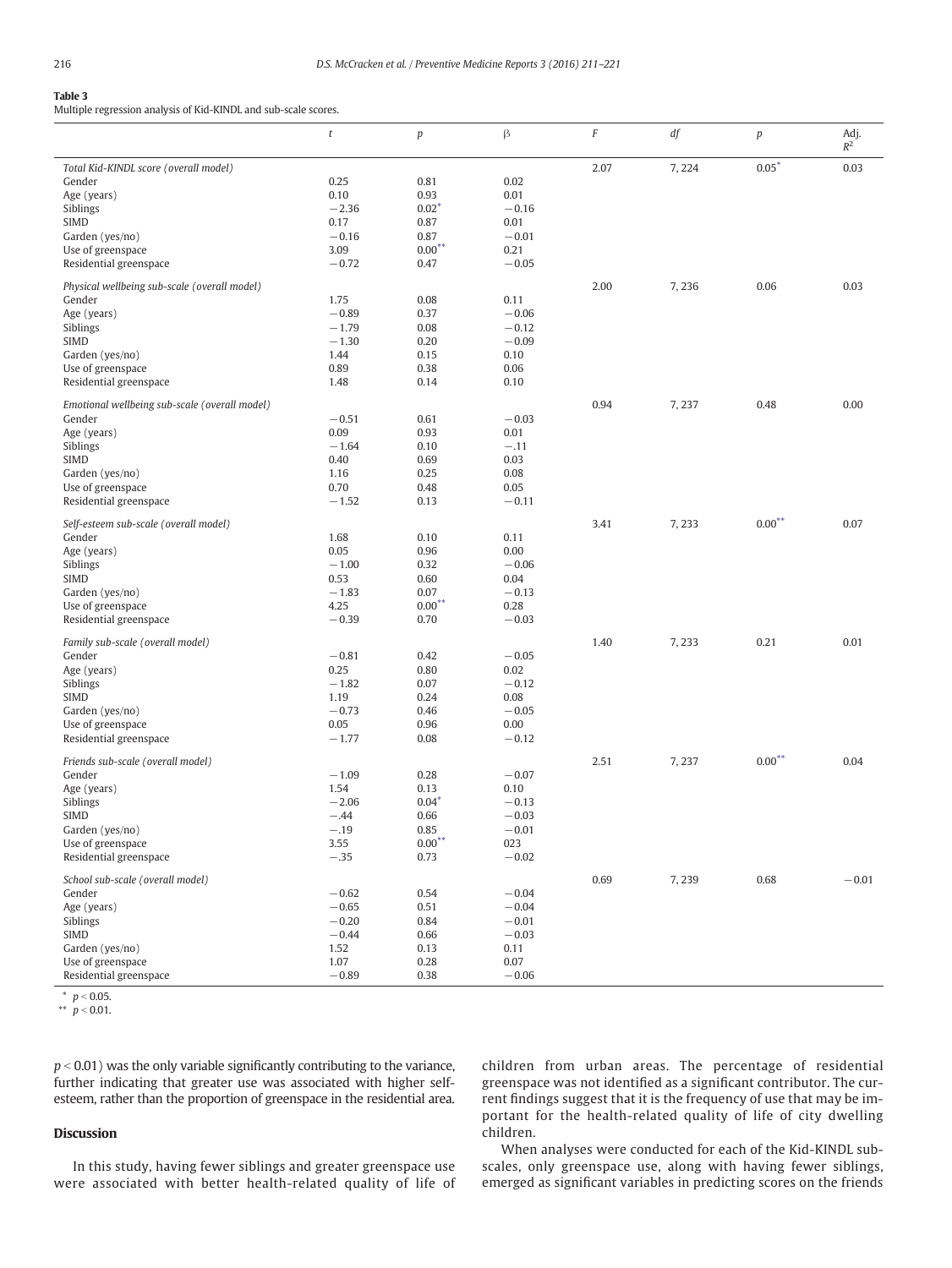sub-scale, and greenspace use in predicting scores for self-esteem. Previous research suggests that urban greenspace provides a place for people to meet and socialize ([Sugiyama et al., 2008](#page-11-0)), and that children who use greenspace areas more frequently have fewer issues with their friends [\(Flouri et al., 2014\)](#page-10-0). When the participants were asked what motivated them to use greenspace, the highest reported reason was to play with friends. Children with fewer siblings may use greenspace areas more often to socialize with other children, which could reduce their feelings of loneliness ([Maas et al.,](#page-10-0) [2009\)](#page-10-0) and improve friendships. Furthermore, research has suggested that by using greenspace as a form of education, children can be given a level of responsibility which can improve their confidence and self-esteem [\(Understanding the Contribution Parks and](#page-11-0) [Green Spaces can make to Improving People's Lives, 2016](#page-11-0)). While a plausible reason for this finding, specific activities undertaken when using greenspace were not assessed in this study, so this cannot be concluded with certainty.

The fact that there was no significant association between use of greenspace and the family sub-scale is interesting, as previous research suggests that activities undertaken in greenspace can benefit family bonds [\(Understanding the Contribution Parks and Green](#page-11-0) [Spaces can make to Improving People's Lives, 2016](#page-11-0)). As specific activities undertaken when using greenspace were not assessed in this study, it would not be possible to speculate further on this finding.

No associations were found between deprivation and greenspace use or Kid-KINDL scores. This contrasts with previous research findings suggesting that children living at increasing distances from greenspace, and who came from homes with higher deprivation, reported more psychological and general health problems than children from less deprived areas with more greenspace ([Aggio et al., 2015](#page-10-0)). Differences across studies may arise from the standard of greenspace in deprived neighborhoods as a proportion of the children indicated that this was an important reason why they did not use greenspace. Alternatively, while the SIMD scale used in this analysis was the most up-to-date available, it was from 2012 which may have affected the results. Furthermore, while the participants were grouped from most to least deprived, the full range of deprivation was not available; restriction in range may therefore have limited the utility of the deprivation measure.

Overall findings from this study suggest that incorporating greenspace use into children's daily life in urban communities may have a small but significant beneficial impact on their healthrelated quality of life. Many inner-city schools currently have playgrounds which are predominantly concrete, with little greenspace for children to use. As primary schools may potentially be a child's only opportunity to use greenspace, it is suggested that through Biophilic Design ([Kellert et al., 2011](#page-10-0)) the layout of urban buildings relevant to children should include greenspace. Parents/guardians should also be made aware of the potential health benefits of increasing greenspace use. If they are able to encourage this interaction at a young age, they could teach children habits which may benefit their health throughout their life. It is known that using greenspace as a child is associated with using greenspace as an adult ([Ward-Thompson et al., 2008](#page-11-0)), and that using greenspace as an adult has a multitude of health benefits [\(Ulrich, 1984; Kaplan](#page-11-0) [and Kaplan, 1989\)](#page-11-0). This study suggests this association may be observable at a younger age; however, longitudinal studies of this association are necessary to fully explore the links between greenspace use and exposure, health behaviors and health outcomes through childhood into adulthood.

#### Strengths and limitations

The self-report survey was undertaken from late-autumn into early-winter due to constraints on access to the sample population. Diminished daylight hours and cold/wet outdoor conditions in Edinburgh during these seasons may result in lower greenspace use than during summer months, for example, though would be less likely to influence greenspace availability. It is acknowledged that positive outlook decreases during the winter months in northern localities due to the decreased sunlight hours. As a result, the findings regarding the influence of greenspace on child health and wellbeing require replication across other regions and seasons.

Increased use of greenspace was significantly positively associated with total Kid-KINDL, and two of the sub-scale scores; however, although these associations were significant, they were small. While family level data on socio-economic status was not available in the current sample, the deprivation measure included was perhaps both more detailed and more objective than traditional occupation-based approaches; the SIMD combines postcode-level information on access to important resources such as schools and medical services, educational attainment within a given area and crime figures, for example. Future studies might benefit from inclusion of both objective and self-reported family level socioeconomic data. It is also important to note that causality cannot be inferred from the current findings. Both longer term studies following the same individuals across multiple seasons and/or years, or specific intervention studies, would allow an examination of whether the seasons affect children's greenspace use and in-turn, their quality of life.

This study also relied on self-report measures. Although advantageous, allowing for a personal account of perceived health and greenspace use, it is possible that some of the children over- or under-reported their results. It is also acknowledged that the use of individual postcode spatial analysis for all participants might increase the level of detail and that while participant location datasets were highly clustered (and only considered as such if within 50 m of a given centroid), some loss of resolution might be expected. Future research may benefit from analysing postcodes on an even more fine-grained, individual basis, and focusing on greenspace areas which are accessible to all children. This could improve our understanding about whether or not the quantity of available public urban residential greenspace is a significant factor in predicting the health-related quality of life of children.

#### **Conclusions**

In exploring how both use of, and proximity to, greenspace were associated with health-related quality of life in children from urban areas, the current findings suggest that higher use of greenspace was associated with better quality of life (overall, and in terms of friends and self-esteem sub-scales). This indicates that increasing children's greenspace use in urban areas might have a small but positive impact on their health-related quality of life, though future longitudinal and intervention studies are required to confirm such causal assumptions.

#### Conflict of interest statement

The authors declare that there are no conflicts of interest.

#### Transparency document

The [Transparency document](http://dx.doi.org/10.1016/j.pmedr.2016.01.013) associated with this article can be found, in the online version.

#### Acknowledgments

This study was supported by Heriot-Watt University's School of Life Sciences and the School of Energy, Geoscience, Infrastructure and Society. We thank Edinburgh City Council and the Central Scotland Green Network for their support.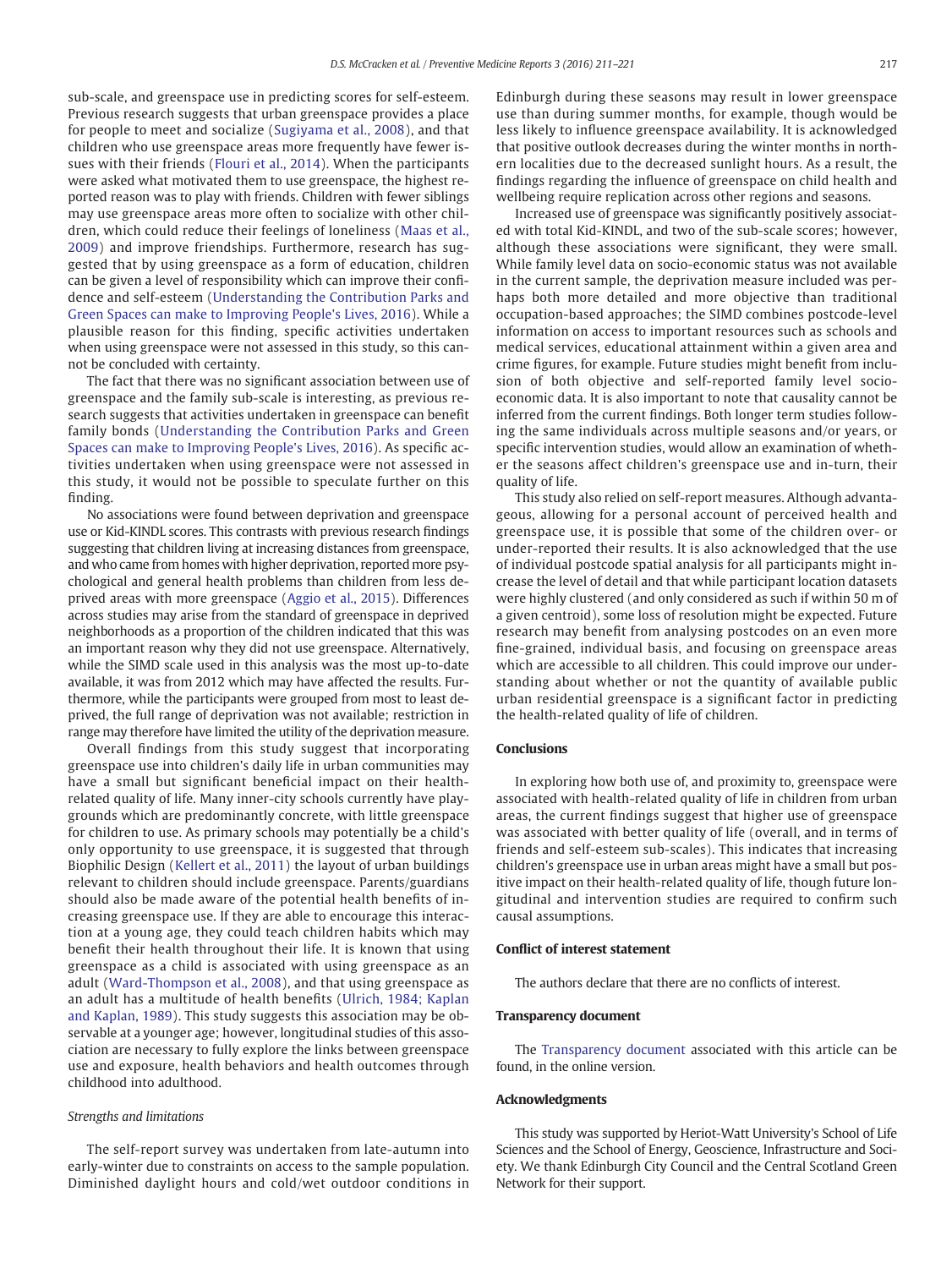# Appendix A. Multiple regression analysis of Kid-KINDL and sub-scale scores (residential greenspace breakdown)

|                                                | $\boldsymbol{t}$   | p                | $\beta$            | $\cal F$ | $d\boldsymbol{f}$ | $\boldsymbol{p}$ | Adj. $R^2$ |
|------------------------------------------------|--------------------|------------------|--------------------|----------|-------------------|------------------|------------|
| Total Kid-KINDL score (overall model)          |                    |                  |                    | 1.35     | 27, 203           | 0.12             | 0.04       |
| Gender                                         | 0.36               | 0.72             | 0.02               |          |                   |                  |            |
| Age (years)                                    | $-0.03$            | 0.98             | 0.00               |          |                   |                  |            |
| Number of siblings                             | $-1.43$            | 0.16             | $-0.10$            |          |                   |                  |            |
| SIMD decile rating                             | $-0.90$            | 0.37             | $-0.08$            |          |                   |                  |            |
| Garden (yes/no)<br>Total outdoor use percent   | 0.19<br>2.49       | 0.85<br>$0.01**$ | 0.02<br>0.18       |          |                   |                  |            |
| Allotment & community growing area             | $-0.53$            | 0.60             | $-0.05$            |          |                   |                  |            |
| Amenity - business                             | $-0.69$            | 0.49             | $-0.08$            |          |                   |                  |            |
| Amenity - residential                          | $-1.48$            | 0.14             | $-0.15$            |          |                   |                  |            |
| Amenity - transport                            | $-0.56$            | 0.57             | $-0.05$            |          |                   |                  |            |
| Bowling greens                                 | 0.29               | 0.77             | 0.03               |          |                   |                  |            |
| Cemetery                                       | $-0.17$            | 0.86             | $-0.02$            |          |                   |                  |            |
| Churchyard<br>Civic space                      | 1.01<br>$-0.34$    | 0.32<br>0.74     | 0.11<br>$-0.04$    |          |                   |                  |            |
| Golf courses                                   | 0.74               | 0.46             | 0.09               |          |                   |                  |            |
| Green access routes                            | $-0.49$            | 0.63             | $-0.05$            |          |                   |                  |            |
| Institutional grounds                          | 0.80               | 0.42             | 0.09               |          |                   |                  |            |
| Open semi-natural                              | 0.51               | 0.61             | 0.06               |          |                   |                  |            |
| Playing fields                                 | 1.85               | 0.07             | 0.13               |          |                   |                  |            |
| Other sports                                   | $-0.68$            | 0.50             | $-0.07$            |          |                   |                  |            |
| Playspace                                      | 1.05               | 0.30             | 0.09               |          |                   |                  |            |
| Private gardens                                | $-0.80$            | 0.43             | $-0.10$            |          |                   |                  |            |
| Public park and garden<br>School grounds       | $-0.83$<br>0.84    | 0.41<br>0.40     | $-0.08$<br>0.08    |          |                   |                  |            |
| Tennis courts                                  | $-0.24$            | 0.81             | $-0.03$            |          |                   |                  |            |
| Other functional greenspace, e.g. caravan park | 0.31               | 0.76             | 0.02               |          |                   |                  |            |
| Woodland                                       | 0.22               | 0.83             | 0.02               |          |                   |                  |            |
| Physical wellbeing sub-scale (overall model)   |                    |                  |                    |          |                   |                  |            |
| Gender                                         | 1.72               | 0.09             | 0.12               | 1.15     | 27, 215           | 0.29             | 0.02       |
| Age (years)                                    | $-0.92$            | 0.36             | $-0.06$            |          |                   |                  |            |
| Number of siblings                             | $-1.41$            | 0.16             | $-0.10$            |          |                   |                  |            |
| SIMD decile rating                             | $-2.17$            | 0.03             | $-0.19$            |          |                   |                  |            |
| Garden (yes/no)                                | 1.82               | 0.07             | 0.14               |          |                   |                  |            |
| Total outdoor use percent                      | 0.48               | 0.63             | 0.03               |          |                   |                  |            |
| Allotment & community growing area             | 1.26               | 0.21             | 0.11               |          |                   |                  |            |
| Amenity - business                             | 0.80               | 0.42             | 0.09               |          |                   |                  |            |
| Amenity - residential<br>Amenity - transport   | $-0.21$<br>$-0.27$ | 0.83<br>0.79     | $-0.02$<br>$-0.03$ |          |                   |                  |            |
| Bowling greens                                 | 1.30               | 0.20             | 0.11               |          |                   |                  |            |
| Cemetery                                       | $-0.05$            | 0.96             | $-0.01$            |          |                   |                  |            |
| Churchyard                                     | 1.47               | 0.14             | 0.16               |          |                   |                  |            |
| Civic space                                    | $-1.00$            | 0.32             | $-0.11$            |          |                   |                  |            |
| Golf courses                                   | 1.94               | 0.05             | 0.23               |          |                   |                  |            |
| Green access routes                            | 0.13               | 0.90             | 0.01               |          |                   |                  |            |
| Institutional grounds                          | 0.39               | 0.70             | 0.04               |          |                   |                  |            |
| Open semi-natural                              | $-0.16$            | 0.87             | $-0.02$            |          |                   |                  |            |
| Playing fields                                 | 1.50<br>0.68       | 0.14<br>0.50     | 0.10<br>0.07       |          |                   |                  |            |
| Other sports<br>Playspace                      | 0.66               | 0.51             | 0.05               |          |                   |                  |            |
| Private gardens                                | $-0.32$            | 0.75             | $-0.04$            |          |                   |                  |            |
| Public park and garden                         | $-0.97$            | 0.33             | $-0.08$            |          |                   |                  |            |
| School grounds                                 | 1.33               | 0.19             | 0.12               |          |                   |                  |            |
| Tennis courts                                  | $-0.45$            | 0.65             | $-0.06$            |          |                   |                  |            |
| Other functional greenspace, e.g. caravan park | 0.55               | 0.58             | 0.04               |          |                   |                  |            |
| Woodland                                       | 0.62               | 0.53             | 0.06               |          |                   |                  |            |
| Emotional wellbeing sub-scale (overall model)  |                    |                  |                    | 0.89     | 27, 216           | 0.62             | $-0.01$    |
| Gender                                         | $-0.64$            | 0.52             | $-0.04$            |          |                   |                  |            |
| Age (years)                                    | 0.21               | 0.84             | 0.01               |          |                   |                  |            |
| Number of siblings                             | $-1.00$            | 0.32             | $-0.07$            |          |                   |                  |            |
| SIMD decile rating                             | 0.07               | 0.94             | 0.01               |          |                   |                  |            |
| Garden (yes/no)<br>Total outdoor use percent   | 1.18<br>0.41       | 0.24<br>0.68     | 0.09<br>0.03       |          |                   |                  |            |
| Allotment & community growing area             | $-1.75$            | 0.08             | $-0.16$            |          |                   |                  |            |
| Amenity - business                             | $-1.63$            | 0.11             | $-0.18$            |          |                   |                  |            |
| Amenity - residential                          | $-0.86$            | 0.39             | $-0.09$            |          |                   |                  |            |
| Amenity - transport                            | $-0.21$            | 0.83             | $-0.02$            |          |                   |                  |            |
| Bowling greens                                 | $-0.56$            | 0.58             | $-0.05$            |          |                   |                  |            |
| Cemetery                                       | 0.58               | 0.56             | 0.07               |          |                   |                  |            |
| Churchyard                                     | 0.92               | 0.36             | 0.10               |          |                   |                  |            |
| Civic space                                    | $-0.84$            | 0.40             | $-0.10$            |          |                   |                  |            |
| Golf courses                                   | $-0.70$            | 0.48             | $-0.08$            |          |                   |                  |            |
| Green access routes<br>Institutional grounds   | $-0.13$<br>$-0.19$ | 0.90<br>0.85     | $-0.01$<br>$-0.02$ |          |                   |                  |            |
|                                                |                    |                  |                    |          |                   |                  |            |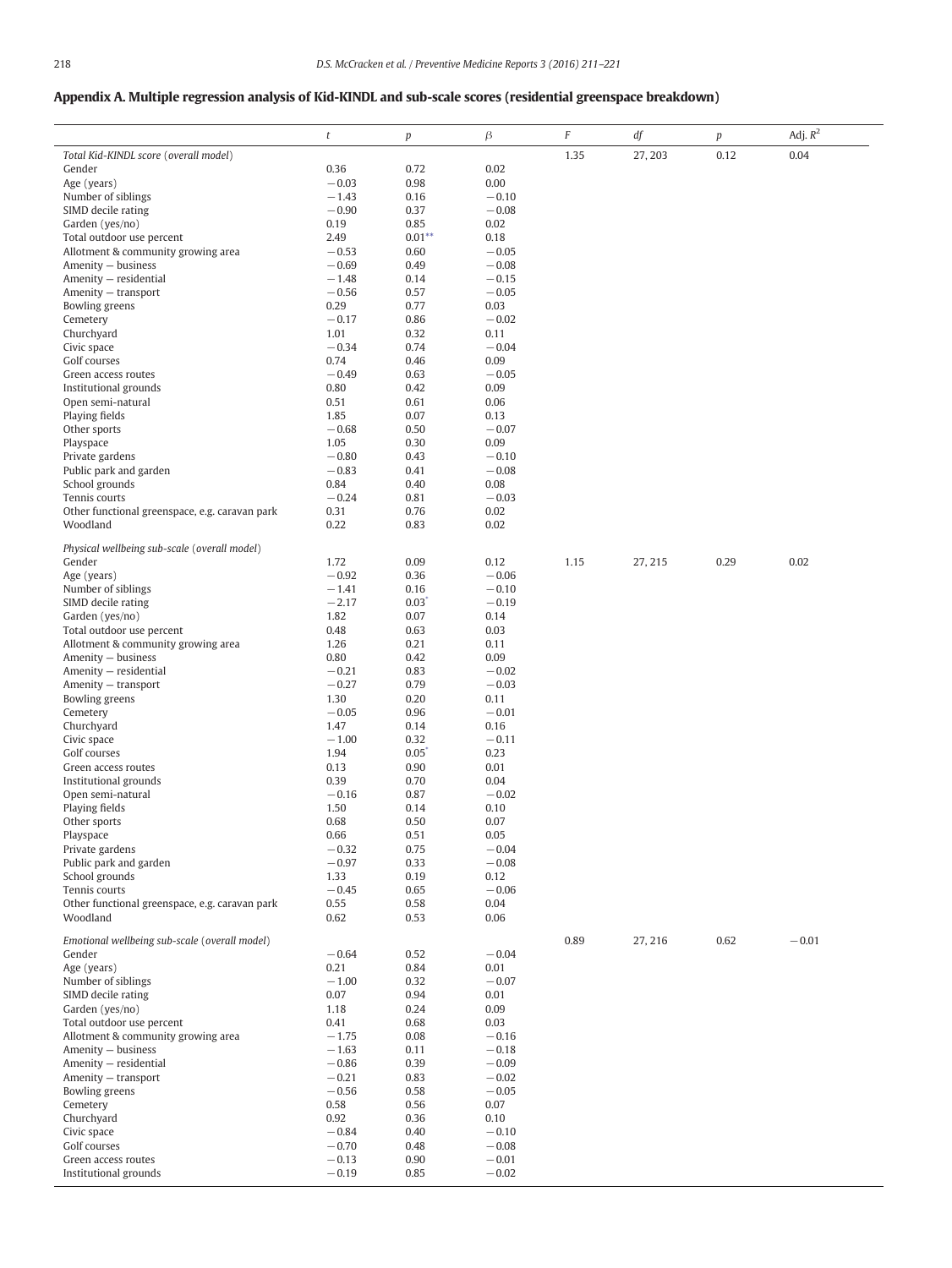### Appendix A (continued)

|                                                | $\it t$            | p             | $\beta$            | $\cal F$ | df      | p       | $Adj.R^2$ |
|------------------------------------------------|--------------------|---------------|--------------------|----------|---------|---------|-----------|
| Open semi-natural                              | 1.73               | 0.08          | 0.21               |          |         |         |           |
| Playing fields                                 | 0.76               | 0.45          | 0.05               |          |         |         |           |
| Other sports                                   | $-0.66$            | 0.51          | $-0.07$            |          |         |         |           |
| Playspace                                      | 0.90               | 0.37          | 0.07               |          |         |         |           |
| Private gardens                                | $-1.37$            | 0.17          | $-0.17$<br>$-0.04$ |          |         |         |           |
| Public park and garden<br>School grounds       | $-0.41$<br>$-0.43$ | 0.68<br>0.67  | $-0.04$            |          |         |         |           |
| Tennis courts                                  | $-0.27$            | 0.79          | $-0.04$            |          |         |         |           |
| Other functional greenspace, e.g. caravan park | $-0.77$            | 0.44          | $-0.06$            |          |         |         |           |
| Woodland                                       | $-0.34$            | 0.73          | $-0.03$            |          |         |         |           |
|                                                |                    |               |                    |          |         |         |           |
| Self-esteem sub-scale (overall model)          |                    |               |                    | 1.62     | 27, 212 | $0.03*$ | 0.07      |
| Gender                                         | 1.89               | 0.06          | 0.12               |          |         |         |           |
| Age (years)<br>Number of siblings              | 0.06<br>$-0.29$    | 0.95<br>0.77  | 0.00<br>$-0.02$    |          |         |         |           |
| SIMD decile rating                             | 0.41               | 0.68          | 0.04               |          |         |         |           |
| Garden (yes/no)                                | $-1.58$            | 0.12          | $-0.12$            |          |         |         |           |
| Total outdoor use percent                      | 3.67               | 0.00          | 0.00               | 0.25     |         |         |           |
| Allotment & community growing area             | $-1.16$            | 0.25          | $-0.10$            |          |         |         |           |
| Amenity - business                             | $-1.40$            | 0.16          | $-0.15$            |          |         |         |           |
| Amenity - residential                          | $-1.00$            | 0.32          | $-0.10$            |          |         |         |           |
| Amenity - transport                            | 0.23               | 0.82          | 0.02               |          |         |         |           |
| Bowling greens                                 | $-1.01$            | 0.31          | $-0.08$            |          |         |         |           |
| Cemetery                                       | 0.28               | 0.78          | 0.03               |          |         |         |           |
| Churchyard                                     | $-0.15$            | 0.88          | $-0.02$            |          |         |         |           |
| Civic space                                    | 0.79               | 0.43          | 0.09               |          |         |         |           |
| Golf courses                                   | 0.15               | 0.88          | 0.02               |          |         |         |           |
| Green access routes                            | 0.21               | 0.84          | 0.02               |          |         |         |           |
| Institutional grounds<br>Open semi-natural     | 0.73<br>0.65       | 0.47<br>0.52  | 0.08<br>0.08       |          |         |         |           |
| Playing fields                                 | 1.23               | 0.22          | 0.08               |          |         |         |           |
| Other sports                                   | $-1.34$            | 0.18          | $-0.14$            |          |         |         |           |
| Playspace                                      | 0.65               | 0.52          | 0.05               |          |         |         |           |
| Private gardens                                | $-0.20$            | 0.84          | $-0.02$            |          |         |         |           |
| Public park and garden                         | $-1.12$            | 0.27          | $-0.09$            |          |         |         |           |
| School grounds                                 | 0.28               | 0.78          | 0.02               |          |         |         |           |
| Tennis courts                                  | 0.37               | 0.71          | 0.05               |          |         |         |           |
| Other functional greenspace, e.g. caravan park | $-0.25$            | 0.81          | $-0.02$            |          |         |         |           |
| Woodland                                       | $-0.11$            | 0.91          | $-0.01$            |          |         |         |           |
| Family sub-scale (overall model)               |                    |               |                    | 0.98     | 27, 212 | 0.50    | $-0.00$   |
| Gender                                         | $-0.64$            | 0.52          | $-0.04$            |          |         |         |           |
| Age (years)                                    | 0.06               | 0.96          | 0.00               |          |         |         |           |
| Number of siblings                             | $-1.06$            | 0.29          | $-0.08$            |          |         |         |           |
| SIMD decile rating                             | 0.04               | 0.97          | 0.00               |          |         |         |           |
| Garden (yes/no)                                | $-0.42$            | 0.67          | $-0.03$            |          |         |         |           |
| Total outdoor use percent                      | 0.09               | 0.93          | 0.01               |          |         |         |           |
| Allotment & community growing area             | $-0.59$            | 0.56          | $-0.05$            |          |         |         |           |
| Amenity - business                             | $-0.85$            | 0.39          | $-0.10$            |          |         |         |           |
| Amenity - residential                          | $-2.00$<br>$-1.40$ | >0.05<br>0.16 | $-0.21$<br>$-0.13$ |          |         |         |           |
| Amenity — transport<br>Bowling greens          | 0.74               | 0.46          | 0.07               |          |         |         |           |
| Cemetery                                       | $-0.70$            | 0.49          | $-0.09$            |          |         |         |           |
| Churchyard                                     | $-0.30$            | 0.76          | $-0.03$            |          |         |         |           |
| Civic space                                    | $-0.47$            | 0.64          | $-0.06$            |          |         |         |           |
| Golf courses                                   | $-0.29$            | 0.78          | $-0.03$            |          |         |         |           |
| Green access routes                            | $-0.75$            | 0.45          | $-0.07$            |          |         |         |           |
| Institutional grounds                          | 0.70               | 0.49          | 0.07               |          |         |         |           |
| Open semi-natural                              | 0.86               | 0.39          | 0.10               |          |         |         |           |
| Playing fields                                 | 0.95               | 0.35          | 0.07               |          |         |         |           |
| Other sports                                   | $-0.70$            | 0.49          | $-0.07$            |          |         |         |           |
| Playspace                                      | 0.49               | 0.62          | 0.04               |          |         |         |           |
| Private gardens                                | $-0.83$<br>$-0.15$ | 0.41<br>0.88  | $-0.11$<br>$-0.01$ |          |         |         |           |
| Public park and garden<br>School grounds       | 0.67               | 0.51          | 0.06               |          |         |         |           |
| Tennis courts                                  | 0.06               | 0.96          | 0.01               |          |         |         |           |
| Other functional greenspace, e.g. caravan park | 0.27               | 0.79          | 0.02               |          |         |         |           |
| Woodland                                       | 0.01               | 0.99          | 0.00               |          |         |         |           |
|                                                |                    |               |                    |          |         |         |           |
| Friends sub-scale (overall model)              |                    |               |                    | 0.92     | 27, 216 | 0.51    | $-0.00$   |
| Gender                                         | $-0.88$            | 0.38          | $-0.06$            |          |         |         |           |
| Age (years)<br>Number of siblings              | 1.29<br>$-1.68$    | 0.20<br>0.09  | 0.09<br>$-0.12$    |          |         |         |           |
| SIMD decile rating                             | $-0.72$            | 0.47          | $-0.06$            |          |         |         |           |
| Garden (yes/no)                                | 0.00               | 1.00          | 0.00               |          |         |         |           |
|                                                |                    |               |                    |          |         |         |           |

(continued on next page)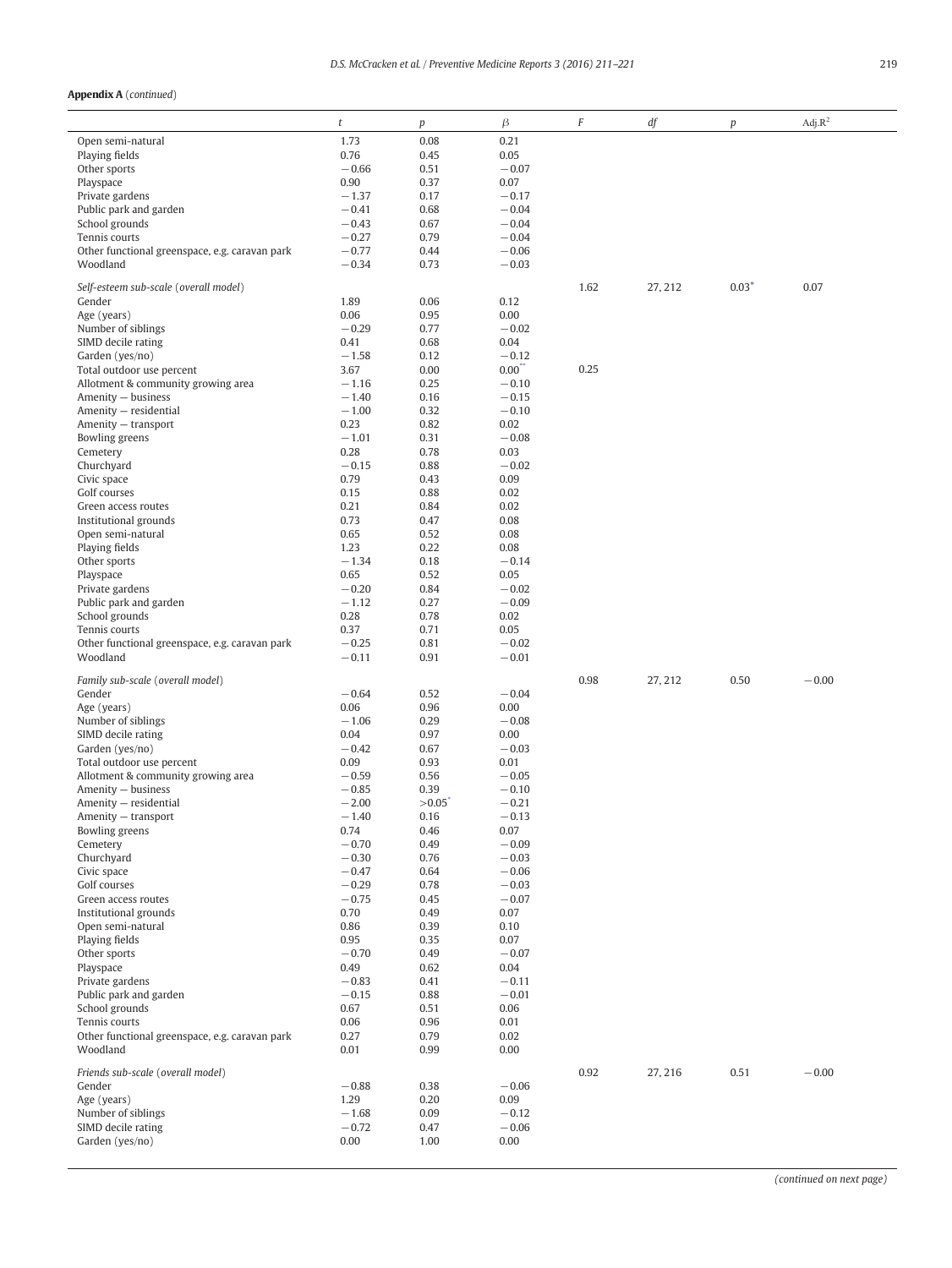#### <span id="page-10-0"></span>Appendix A (continued)

|                                                | $\boldsymbol{t}$ | $\boldsymbol{p}$ | $\beta$ | F    | df      | $\boldsymbol{p}$ | $\text{Adj}.\text{R}^2$ |
|------------------------------------------------|------------------|------------------|---------|------|---------|------------------|-------------------------|
| Total outdoor use percent                      | 3.14             | 0.00             | 0.22    |      |         |                  |                         |
| Allotment & community growing area             | $-0.31$          | 0.76             | $-0.03$ |      |         |                  |                         |
| Amenity - business                             | 0.42             | 0.68             | 0.05    |      |         |                  |                         |
| Amenity - residential                          | $-1.35$          | 0.18             | $-0.13$ |      |         |                  |                         |
| Amenity - transport                            | 0.02             | 0.98             | 0.00    |      |         |                  |                         |
| Bowling greens                                 | 0.87             | 0.39             | 0.07    |      |         |                  |                         |
| Cemetery                                       | $-0.85$          | 0.39             | $-0.11$ |      |         |                  |                         |
| Churchyard                                     | 0.06             | 0.96             | 0.01    |      |         |                  |                         |
| Civic space                                    | 0.36             | 0.72             | 0.04    |      |         |                  |                         |
| Golf courses                                   | $-0.22$          | 0.82             | $-0.03$ |      |         |                  |                         |
| Green access routes                            | 0.42             | 0.68             | 0.04    |      |         |                  |                         |
| Institutional grounds                          | 1.29             | 0.20             | 0.14    |      |         |                  |                         |
| Open semi-natural                              | $-0.24$          | 0.81             | $-0.03$ |      |         |                  |                         |
| Playing fields                                 | 0.89             | 0.38             | 0.06    |      |         |                  |                         |
| Other sports                                   | $-0.96$          | 0.34             | $-0.10$ |      |         |                  |                         |
| Playspace                                      | 0.23             | 0.82             | 0.02    |      |         |                  |                         |
| Private gardens                                | 0.10             | 0.92             | 0.01    |      |         |                  |                         |
| Public park and garden                         | 0.03             | 0.98             | 0.00    |      |         |                  |                         |
| School grounds                                 | 0.28             | 0.78             | 0.02    |      |         |                  |                         |
| Tennis courts                                  | 0.27             | 0.79             | 0.04    |      |         |                  |                         |
| Other functional greenspace, e.g. caravan park | 1.11             | 0.27             | 0.09    |      |         |                  |                         |
| Woodland                                       | 0.50             | 0.62             | 0.05    |      |         |                  |                         |
| school sub-scale (overall model)               |                  |                  |         | 0.18 | 27, 218 | 0.73             | $-0.02$                 |
| Gender                                         | $-0.52$          | 0.60             | $-0.04$ |      |         |                  |                         |
| Age (years)                                    | $-0.81$          | 0.42             | $-0.06$ |      |         |                  |                         |
| Number of siblings                             | 0.31             | 0.76             | 0.02    |      |         |                  |                         |
| SIMD decile rating                             | $-0.79$          | 0.43             | $-0.07$ |      |         |                  |                         |
| Garden (yes/no)                                | 1.76             | 0.08             | 0.14    |      |         |                  |                         |
| Total outdoor use percent                      | 0.43             | 0.67             | 0.03    |      |         |                  |                         |
| Allotment & community growing area             | 0.08             | 0.94             | 0.01    |      |         |                  |                         |
| Amenity - business                             | 0.40             | 0.69             | 0.05    |      |         |                  |                         |
| Amenity - residential                          | $-0.12$          | 0.90             | $-0.01$ |      |         |                  |                         |
| Amenity - transport                            | 0.14             | 0.89             | 0.01    |      |         |                  |                         |
| Bowling greens                                 | 0.25             | 0.80             | 0.02    |      |         |                  |                         |
| Cemetery                                       | $-0.36$          | 0.72             | $-0.05$ |      |         |                  |                         |
| Churchyard                                     | 1.61             | 0.11             | 0.17    |      |         |                  |                         |
| Civic space                                    | 0.32             | 0.75             | 0.04    |      |         |                  |                         |
| Golf courses                                   | 0.70             | 0.49             | 0.08    |      |         |                  |                         |
| Green access routes                            | $-1.38$          | 0.17             | $-0.13$ |      |         |                  |                         |
| Institutional grounds                          | $-0.25$          | 0.81             | $-0.03$ |      |         |                  |                         |
| Open semi-natural                              | $-1.11$          | 0.27             | $-0.13$ |      |         |                  |                         |
| Playing fields                                 | 1.48             | 0.14             | 0.10    |      |         |                  |                         |
| Other sports                                   | 0.01             | 0.99             | 0.00    |      |         |                  |                         |
| Playspace                                      | 0.65             | 0.52             | 0.05    |      |         |                  |                         |
| Private gardens                                | $-0.73$          | 0.47             | $-0.09$ |      |         |                  |                         |
| Public park and garden                         | 0.60             | 0.55             | 0.05    |      |         |                  |                         |
| School grounds                                 | 0.12             | 0.90             | 0.01    |      |         |                  |                         |
| Tennis courts                                  | $-0.58$          | 0.56             | $-0.08$ |      |         |                  |                         |
| Other functional greenspace, e.g. caravan park | 0.23             | 0.82             | 0.02    |      |         |                  |                         |
| Woodland                                       | 0.04             | 0.97             | 0.00    |      |         |                  |                         |

 $\overline{p}$  = 0.05.

\*\*  $p < 0.01$ .

#### **References**

- Aggio, D., Smith, L., Fisher, A., Hamer, M., 2015. Mothers' perceived proximity to green space is associated with TV viewing time in children: the Growing Up in Scotland study. Prev. Med. 70, 46–49. http://dx.doi.org/[10.1016/j.ypmed.2014.11.018.](http://dx.doi.org/10.1016/j.ypmed.2014.11.018)
- Carter, M., Horwitz, P., 2014. Beyond proximity: the importance of green space useability to self-reported health. EcoHealth 11, 322–332. http://dx.doi.org/[10.1007/s10393-](http://dx.doi.org/10.1007/s10393-014-0952-9) [014-0952-9](http://dx.doi.org/10.1007/s10393-014-0952-9).
- Carvalho, A.X.Y., Albuquerque, P.H.M., de Almeida Junior, G.R., Guimaraes, R.D., 2009. [Spatial hierarchical clustering. Rev. Bras. Biol. 27 \(3\), 411](http://refhub.elsevier.com/S2211-3355(16)00016-4/rf0015)–442.
- Corp, I.M.B., 2013. [IBM SPSS Statistics for Windows, Version 22.0. IBM Corp, Armonk, NY](http://refhub.elsevier.com/S2211-3355(16)00016-4/rf0020).
- Crawford, D., Timperio, A., Giles-Corti, B., et al., 2008. Do features of public open spaces vary according to neighbourhood socio-economic status? Health Place 14, 889–893. http://dx.doi.org[/10.1016/j.healthplace.2007.11.002](http://dx.doi.org/10.1016/j.healthplace.2007.11.002).
- Cronbach, L.J., 1951. Coefficient alpha and the internal structure of tests. Psychometrika 16 (3), 297–334. http://dx.doi.org/[10.1007/BF02310555](http://dx.doi.org/10.1007/BF02310555).
- Dymnicki, A.B., Henry, D.B., 2011. Use of clustering methods to understand more about the case. Methodol. Innov. Online 6 (2), 6–26. http://dx.doi.org/[10.4256/mio.2010.](http://dx.doi.org/10.4256/mio.2010.0033) [0033.](http://dx.doi.org/10.4256/mio.2010.0033)
- Esri, R., 2011. [ArcGIS Desktop: Release 10. Environmental Systems Research Institute, CA](http://refhub.elsevier.com/S2211-3355(16)00016-4/rf0040). Evans, G.W., 2006. Child development and the physical environment. Annu. Rev. Psychol. 57, 423–451. http://dx.doi.org[/10.1146/annurev.psych.57.102904.190057.](http://dx.doi.org/10.1146/annurev.psych.57.102904.190057)
- Flouri, E., Midouhas, E., Joshi, H., 2014. The role of urban neighbourhood green space in children's emotional and behavioural resilience. J. Environ. Psychol. 40, 179–186. http://dx.doi.org[/10.1016/j.jenvp.2014.06.007](http://dx.doi.org/10.1016/j.jenvp.2014.06.007).
- Kaplan, R., Kaplan, S., 1989. The experience of nature: [A psychological perspective](http://refhub.elsevier.com/S2211-3355(16)00016-4/rf0055). CUP Archive. Kellert, S.R., Heerwagen, J., Mador, M., 2011. Biophilic Design: The Theory, [Science and Prac](http://refhub.elsevier.com/S2211-3355(16)00016-4/rf0060)[tice of Bringing Buildings to Life](http://refhub.elsevier.com/S2211-3355(16)00016-4/rf0060). John Wiley & Sons.
- Kyttä, A.M., Broberg, A.K., Kahila, M.H., 2012. [Urban environment and children's active](http://refhub.elsevier.com/S2211-3355(16)00016-4/rf0065) [lifestyle: SoftGIS revealing children's behavioral patterns and meaningful places.](http://refhub.elsevier.com/S2211-3355(16)00016-4/rf0065) [Am. J. Health Promot. 26 \(5\), e137](http://refhub.elsevier.com/S2211-3355(16)00016-4/rf0065)–e148.
- Lobstein, T., 2014. Prevalence and costs of obesity. Medicine 42 (2), 77–79. http://dx.doi. org[/10.1016/j.mpmed.2014.11.011.](http://dx.doi.org/10.1016/j.mpmed.2014.11.011)
- Louv, R., 2010. Last Child in the Woods: [Saving Our Children From Nature-De](http://refhub.elsevier.com/S2211-3355(16)00016-4/rf0075)ficit Disorder. [Atlantic Books, London.](http://refhub.elsevier.com/S2211-3355(16)00016-4/rf0075)
- Maas, J., van Dillen, S.M., Verheij, R.A., Groenewegen, P.P., 2009. Social contacts as a possible mechanism behind the relation between green space and health. Health Place 15 (2), 586–595. http://dx.doi.org/[10.1016/j.healthplace.2008.09.006.](http://dx.doi.org/10.1016/j.healthplace.2008.09.006)
- Markevych, I., Tiesler, C.M., Fuertes, E., et al., 2014. Access to urban green spaces and behavioural problems in children: results from the GINIplus and LISAplus studies. Environ. Int. 71, 29–35. http://dx.doi.org[/10.1016/j.envint.2014.06.002](http://dx.doi.org/10.1016/j.envint.2014.06.002).
- Mitchell, R., 2013. Is physical activity in natural environments better for mental health than physical activity in other environments? Soc. Sci. Med. 91, 130–134. http://dx. doi.org/[10.1016/j.socscimed.2012.04.012.](http://dx.doi.org/10.1016/j.socscimed.2012.04.012)